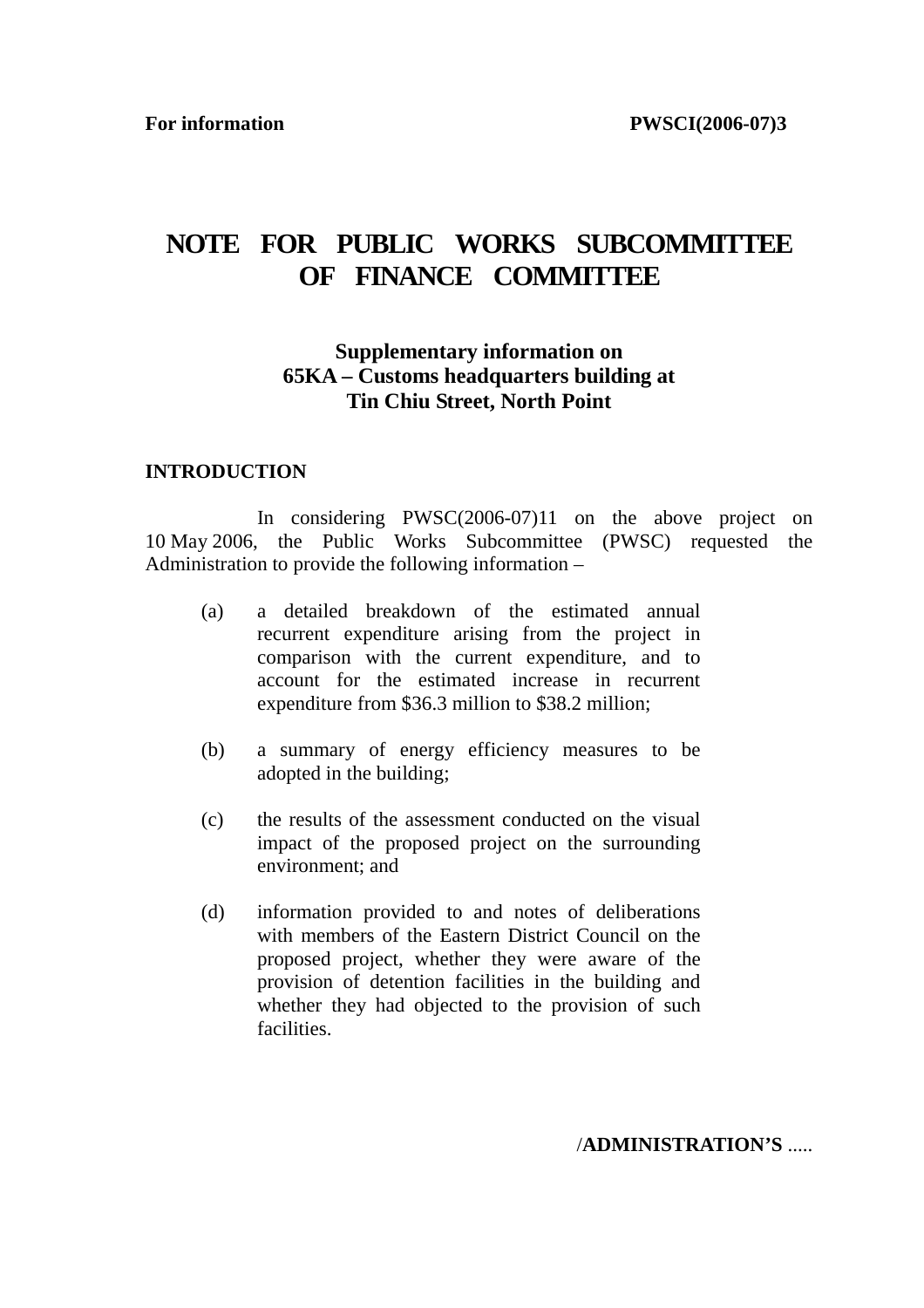### **ADMINISTRATION'S RESPONSE**

### *Comparison between current and estimated recurrent expenditure arising from the project*

2. A comparison between the current and estimated recurrent expenditure arising from the project is at Enclosure 1. The increase is mainly due to the following reasons–

- (a) as previously explained, the existing provision for the various formations to be moved into the proposed Customs headquarters building is inadequate. The new building will have a net operating floor area of  $27.567m^2$ , representing a  $25\%$  increase over the existing area of 21  $987\text{m}^2$ . Consequently, electricity charges, electrical and mechanical maintenance charges and various building management and maintenance charges will increase correspondingly;
- (b) the proposed headquarters building will have new facilities such as indoor firing range, radio command control centre, multi-purpose auditorium which require a higher consumption of electricity and result in higher electrical and mechanical maintenance charges; and
- (c) the facilities at the proposed headquarters building need to be supported by ancillary facilities such as close-circuit television system, access control systems and intercom systems which also incur equipment maintenance charges.

3. With the construction of the proposed headquarters building, not only could rental savings be achieved through releasing rented office accommodation and car parking spaces, about 18 600m<sup>2</sup> of Government-owned office accommodation and 113 Government-owned car parking spaces would be released for use by other departments. Furthermore, with the currently scattered offices being co-located at the proposed headquarters building, about 9 000 hours of travelling time per year would be saved by officers for attending meetings, courses and training.

/*Energy* .....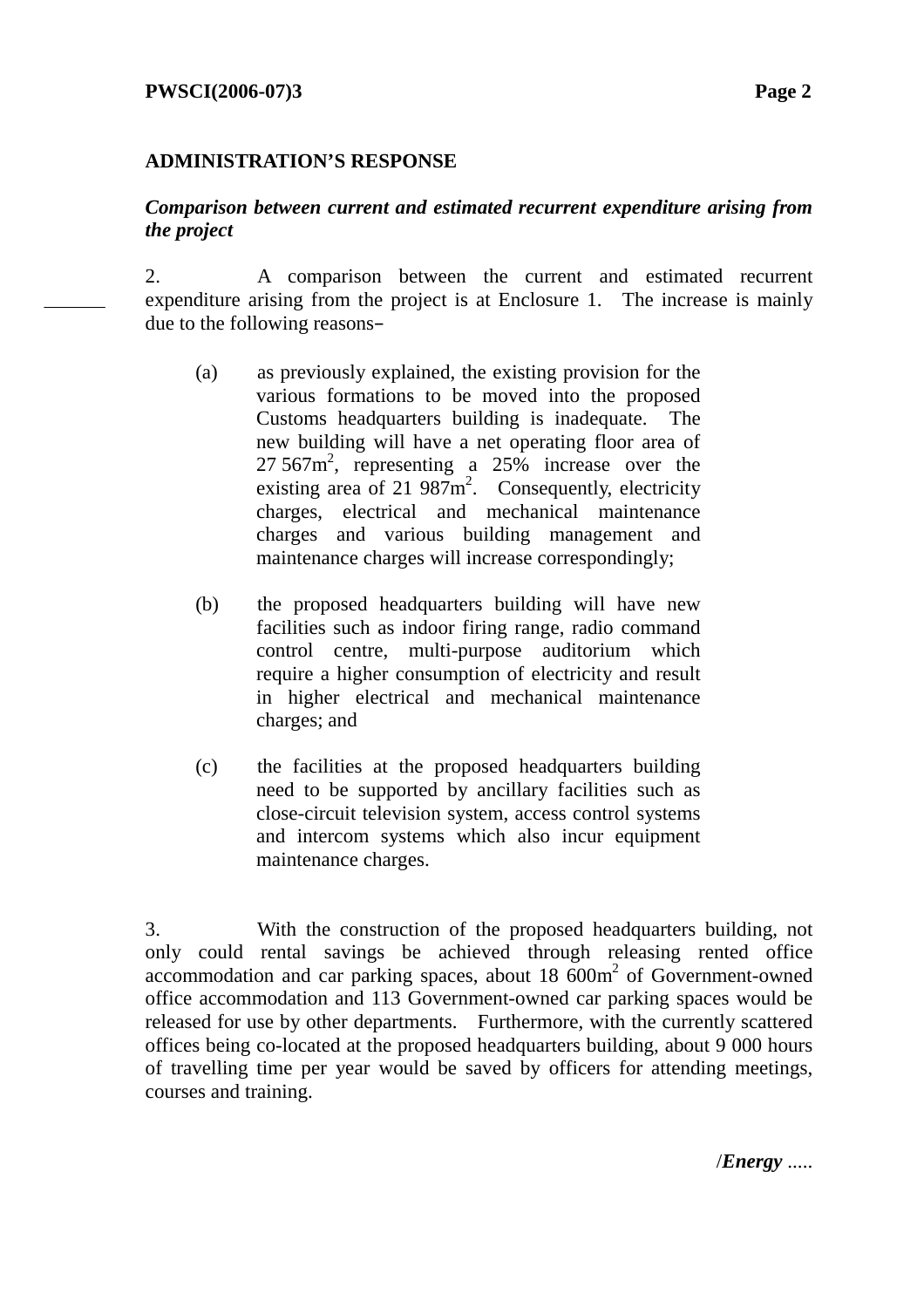### **PWSCI(2006-07)3 Page 3**

### *Energy efficiency measures*

4. It is government policy to enhance energy efficiency in government buildings to save energy. In drawing up the design of the proposed headquarters building, the design-and-build contractor will be required to incorporate energy efficiency measures in both architectural and building services installations in accordance with the requirements in the contract, a summary of which is at Enclosure 2.

#### *Visual impact assessment*

5. A consultant was appointed to carry out a Visual Impact Assessment (VIA) for the project in December 2005 to assess the visual impact resulting from the proposed headquarters building and recommend mitigation measures to minimise the impact. The assessment was undertaken based on 11 selected viewpoints to reflect the visual impact of the proposed headquarters building on different user groups, including visually sensitive receivers (VSRs) in nearby buildings and in hinterland as well as the general public. A location map showing the 11 selected viewpoints is at Enclosure 3.

6. The VIA concluded that when viewed from across the harbour (at Kai Tak) (photo image at Enclosure 4), the proposed headquarters building would not punctuate the ridgeline and a building free zone of about 20% from the ridgeline would be maintained. For short to medium range views, the open spaces near the site would act as a local visual relief and provide visual buffers for surrounding VSRs. For long-range views, the proposed building would generally be compatible with the existing and future visual context of the surrounding environment.

7. The VIA results have been taken into account in determining the maximum height of the new building. In addition, the contractor will be required to implement the following measures to ensure the compatibility of the proposed headquarters building with the surrounding environment –

(a) urban design measures - the design of the headquarters building should maximize breezeways, view corridors and solar access to the surrounding area and avoid creation of a wall effect;

 $/(b)$  .....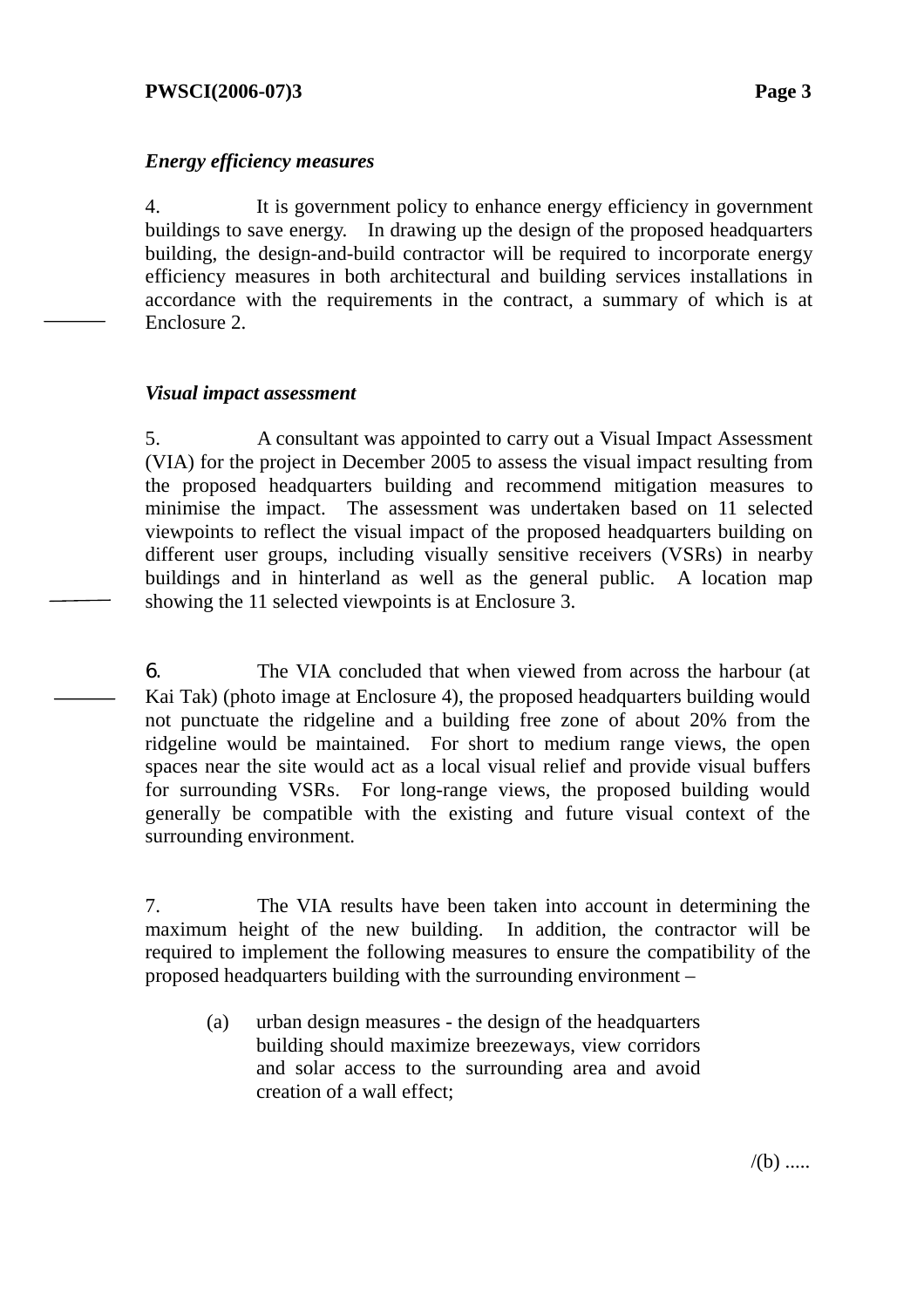- (b) architectural measures the façade of the headquarters building should be designed to minimise glare, yet ensure an attractive development such as incorporation of skygardens that can positively contribute to the local visual character; and
- (c) landscape measures attractive pedestrian streetscape should be created by including suitable soft and hard landscapes to soften the views of the headquarters building at low level and to form a green corridor link by enabling visual and directional linkages to surrounding open spaces. Planting atop the podium roof should also be incorporated.

#### *Consultation with Eastern District Council*

8. The Customs and Excise Department consulted the Eastern District Council in October and December 2005. The relevant paper stated that the proposed headquarters building would provide office space and other facilities including detention rooms. Members did not raise any question concerning detention facilities and supported the proposal in principle. The information paper and notes of meeting are at Enclosure 5.

----------------------

Security Bureau June 2006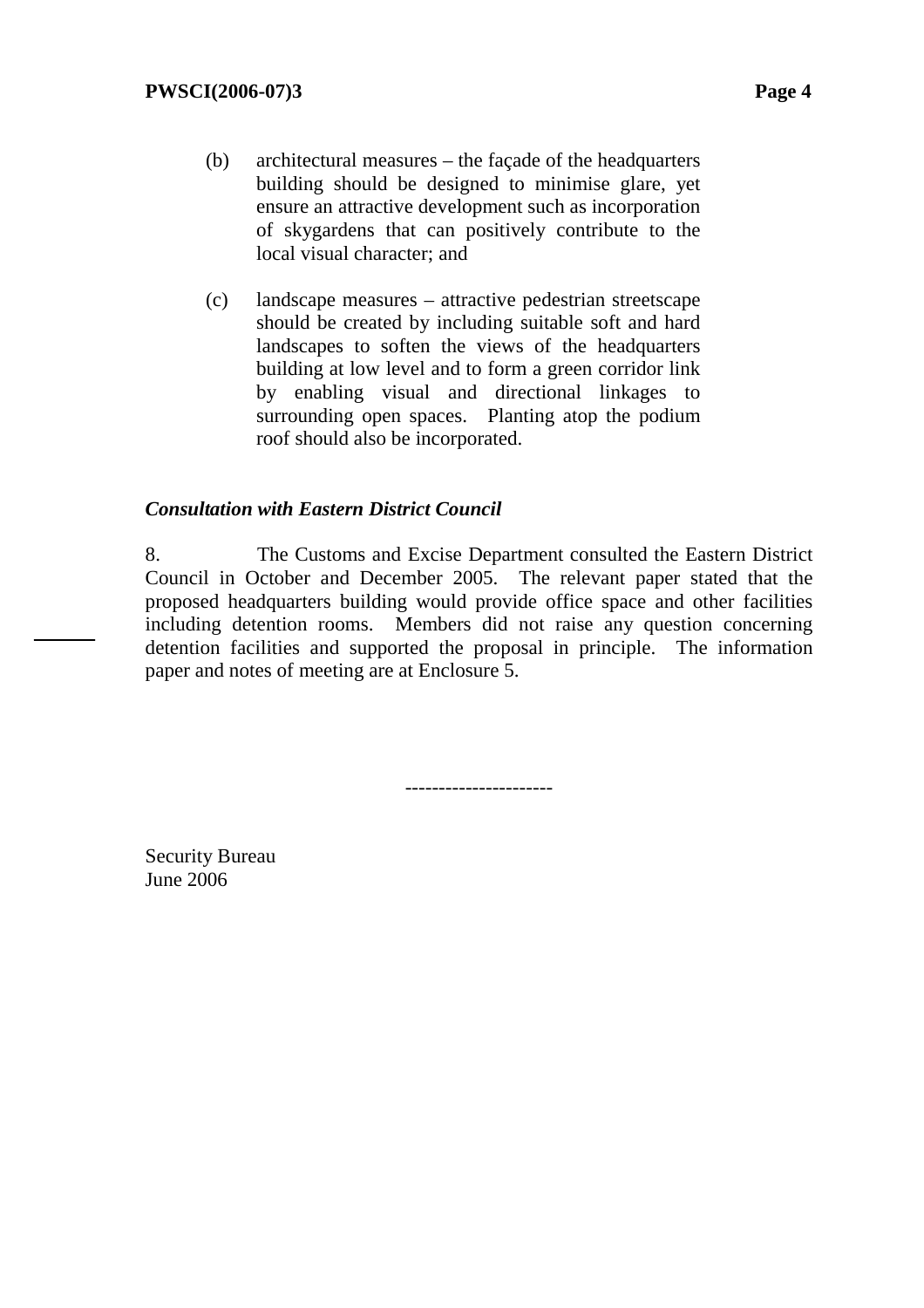## **Enclosure 1 to PWSCI(2006-07)3**

| Items                                                                    | <b>Existing Annual</b><br>Recurrent Expenditure Recurrent Expenditure<br>(SM) | <b>Estimated Annual</b><br>for Customs<br><b>Headquarters Building</b><br>(SM) | Difference<br>\$M\$ |
|--------------------------------------------------------------------------|-------------------------------------------------------------------------------|--------------------------------------------------------------------------------|---------------------|
| 1. Utilities                                                             | 11.8                                                                          | 15.6                                                                           | $+3.8$              |
| 2. Electrical<br>and<br>mechanical<br>maintenance<br>charges             | 5.0                                                                           | 10.2                                                                           | $+5.2$              |
| 3. Equipment<br>maintenance<br>charges                                   | 2.0                                                                           | 7.2                                                                            | $+5.2$              |
| 4. Building<br>management<br>and<br>maintenance<br>charges               | 3.0                                                                           | 4.9                                                                            | $+1.9$              |
| 5. Rental (net of<br>utilities and<br>building<br>management<br>charges) | 14.3                                                                          |                                                                                | $-14.3$             |
| 0.2<br>6. Refuse<br>Collection<br>Point                                  |                                                                               | 0.3                                                                            | $+0.1$              |
| <b>Total</b>                                                             | 36.3                                                                          | 38.2                                                                           | $+1.9$              |

# **Comparison of Existing and Estimated Recurrent Expenditure**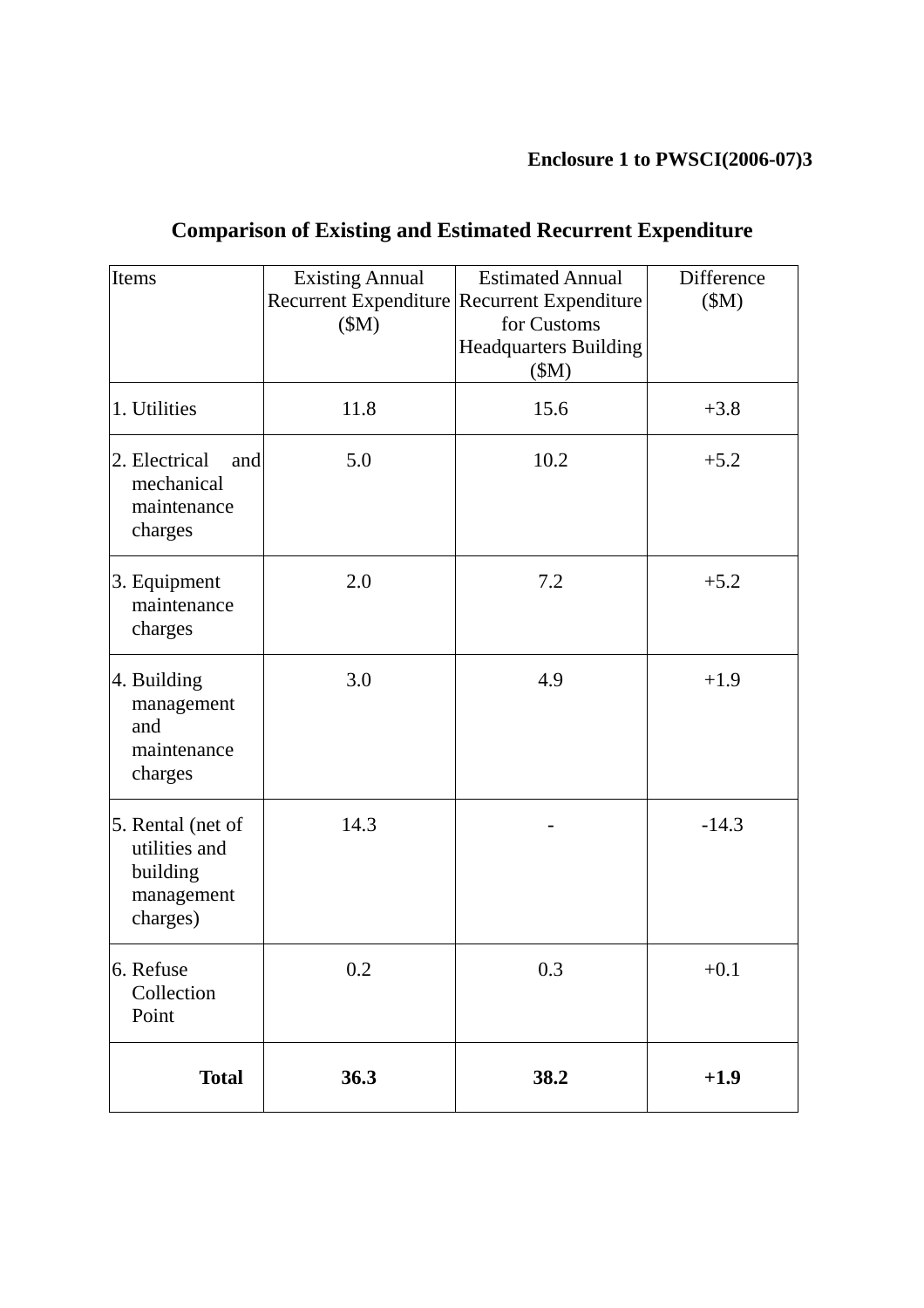## **Enclosure 2 to PWSCI(2006-07)3**

## **Summary of energy efficiency measures**

|                  | <b>Description</b>                     | <b>Energy efficiency</b><br>measures                                         | <b>Purposes/Effect</b> |                                                                                                                                                              |  |  |  |
|------------------|----------------------------------------|------------------------------------------------------------------------------|------------------------|--------------------------------------------------------------------------------------------------------------------------------------------------------------|--|--|--|
| A)               | <b>Building configuration/envelope</b> |                                                                              |                        |                                                                                                                                                              |  |  |  |
| $\left(1\right)$ | General building<br>configuration      | Building form and<br>orientation, reduce the east<br>and west facades length | gain.                  | The building block will be orientated to receive less solar heat                                                                                             |  |  |  |
|                  |                                        | Building envelope design                                                     | a)                     | Insulated glazing units with low-e coating on 2 sides will be<br>used in the curtain wall for better light transmittance while<br>keeping the heat gain low; |  |  |  |
|                  |                                        |                                                                              | b)                     | Provision of horizontal sun-shading devices to the south $\&$<br>north-facing façades; and                                                                   |  |  |  |
|                  |                                        |                                                                              | c)                     | Vertical sun-shading devices on east $\&$ west-facing façades to<br>screen the morning/afternoon sun.                                                        |  |  |  |
|                  |                                        | Low overall thermal<br>transfer value (OTTV)                                 |                        | OTTV is a measure of the heat transfer through the building<br>envelope. External sun-shading devices shall be provided to<br>achieve a low OTTV.            |  |  |  |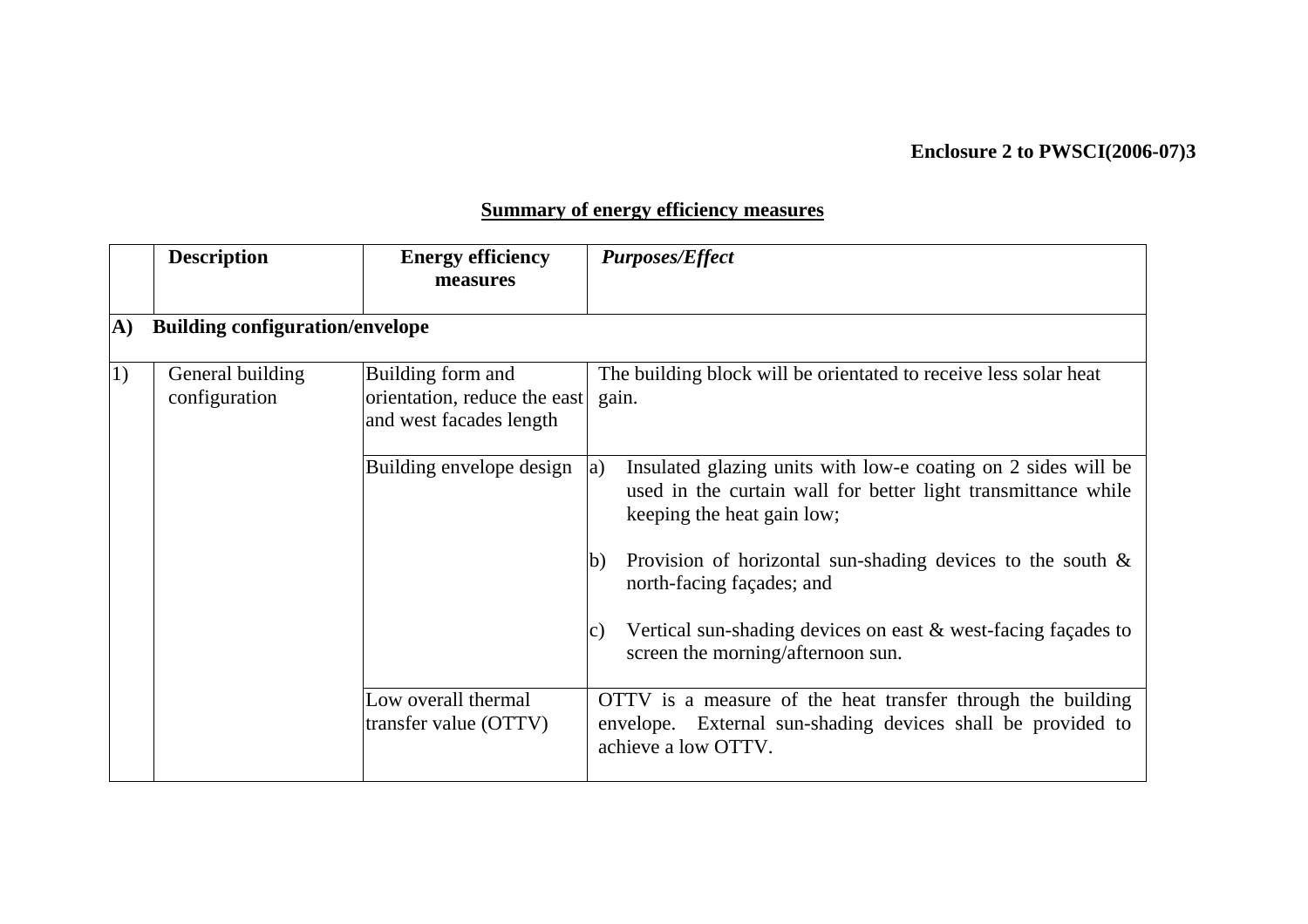|     | <b>Description</b>                     | <b>Energy efficiency</b><br>measures                      | <b>Purposes/Effect</b>                                                                                            |
|-----|----------------------------------------|-----------------------------------------------------------|-------------------------------------------------------------------------------------------------------------------|
| B)  | <b>Building Services Installations</b> |                                                           |                                                                                                                   |
| 1)  | <b>Electrical system</b>               | Power factor improvement<br>equipment                     | To improve the efficiency in electrical power transmission.                                                       |
|     |                                        | Harmonics reduction<br>devices                            | To reduce electrical harmonics contents in electrical circuitries<br>for efficient electrical power transmission. |
| (2) | Air-conditioning system                | Water cooled chillers,<br>cooling towers and heat<br>pump | To improve heat exchange efficiency and reduce energy<br>consumption of central air-conditioning system.          |
|     |                                        | Heat recovery chiller                                     | To reclaim waste heat from central air-conditioning system.                                                       |
|     |                                        | Variable speed driver                                     | To modulate chilled water supply according to actual loading<br>demand.                                           |
|     |                                        | Total energy heat wheel                                   | To reclaim energy from exhaust air system for dehumidification<br>of fresh air supply.                            |
|     |                                        | Variable air volume<br>system in office area              | To modulate supply air flow rate according to actual loading<br>demand.                                           |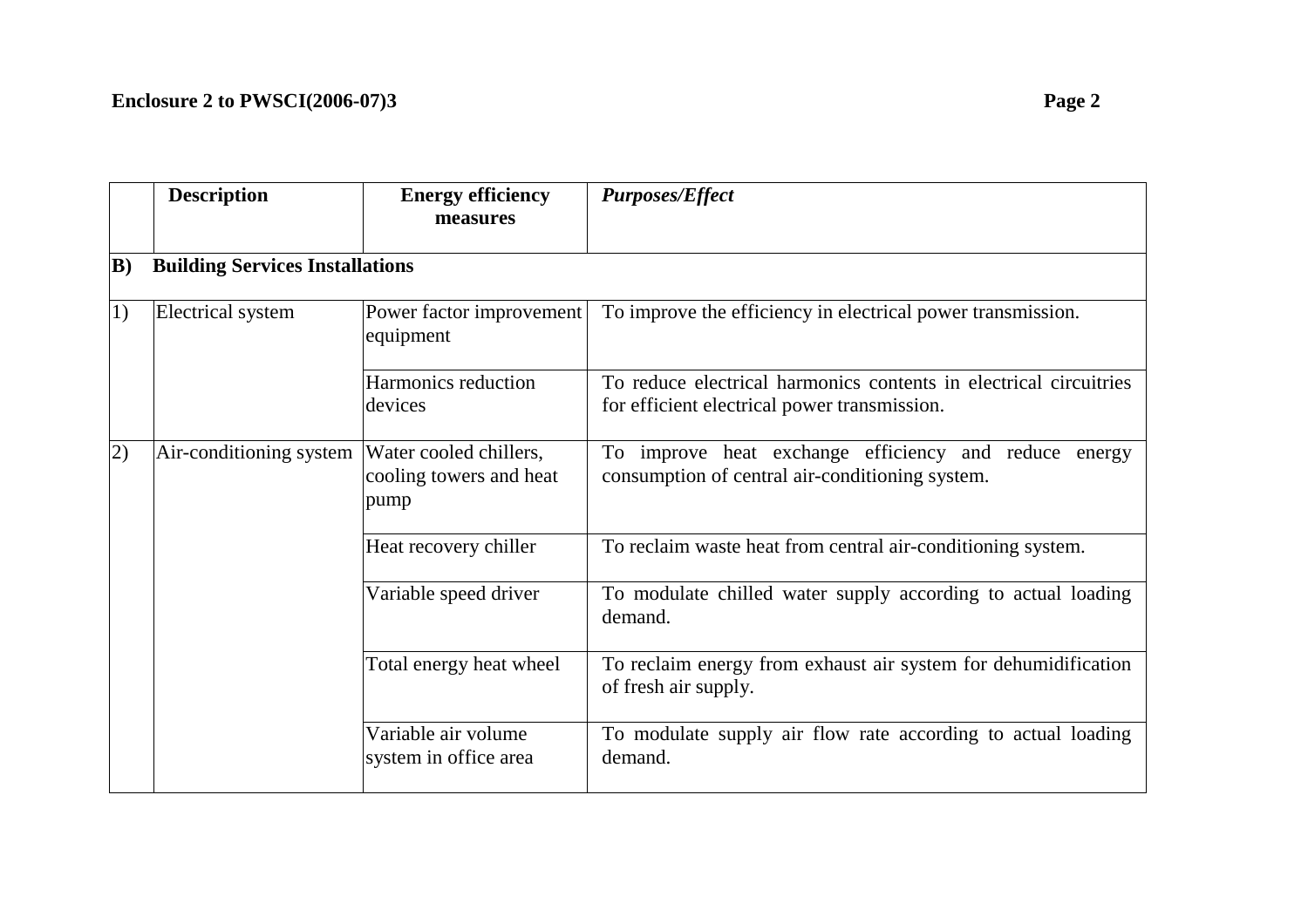|    | <b>Description</b>     | <b>Energy efficiency</b><br>measures                                                     | <b>Purposes/Effect</b>                                                                 |
|----|------------------------|------------------------------------------------------------------------------------------|----------------------------------------------------------------------------------------|
|    |                        | Carbon dioxide sensors                                                                   | To modulate fresh air supply according to number of occupants.                         |
|    |                        | Occupancy sensors                                                                        | To control and reduce supply of air-conditioned air in office area<br>when unoccupied. |
|    |                        | Building energy<br>management system                                                     | To provide programmable on/off control for air-conditioning<br>system.                 |
| 3) | <b>Lighting System</b> | High efficacy T-5<br>fluorescent tubes and<br>electronic ballast used for<br>office area | To save energy used in lighting system.                                                |
|    |                        | Photocell control                                                                        | To control office perimeter zone lighting according to solar light<br>level.           |
|    |                        | Occupancy sensor                                                                         | To control lighting on/off in office area when unoccupied.                             |
|    |                        | Central control and<br>monitoring system                                                 | To provide programmable on/off control for lighting system.                            |
| 4) | Lift/escalator system  | Variable voltage variable<br>frequency motor drive                                       | To save energy used in lift system.                                                    |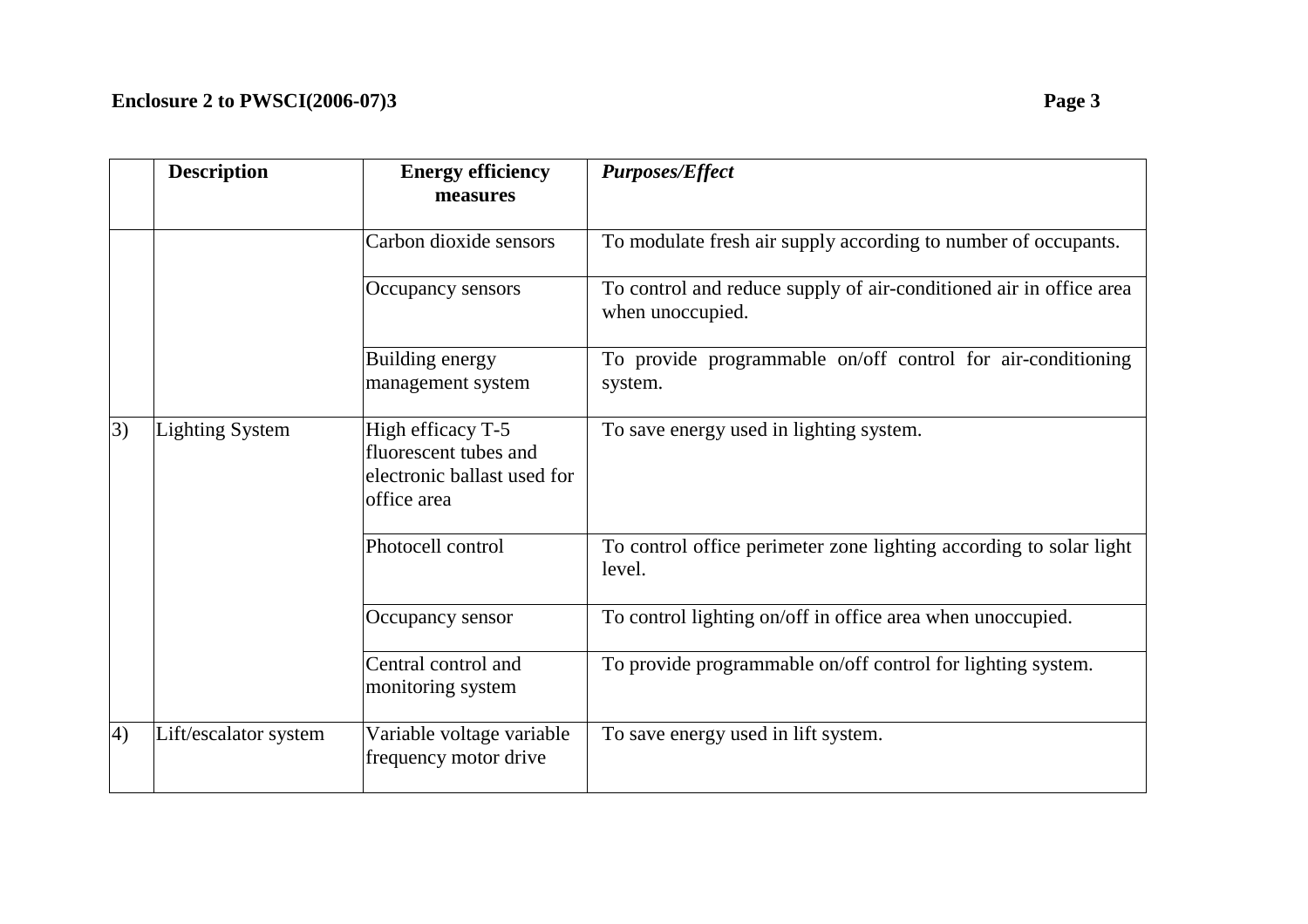| <b>Description</b> | <b>Energy efficiency</b><br>measures                                                | <b>Purposes/Effect</b>                                                  |
|--------------------|-------------------------------------------------------------------------------------|-------------------------------------------------------------------------|
|                    | Shutting off fan and<br>lighting in lift after no<br>occupancy for certain<br>time. | To save energy during unoccupied period.                                |
|                    | Passenger sensors<br>provided for escalator                                         | To control escalator on/off to save energy during unoccupied<br>period. |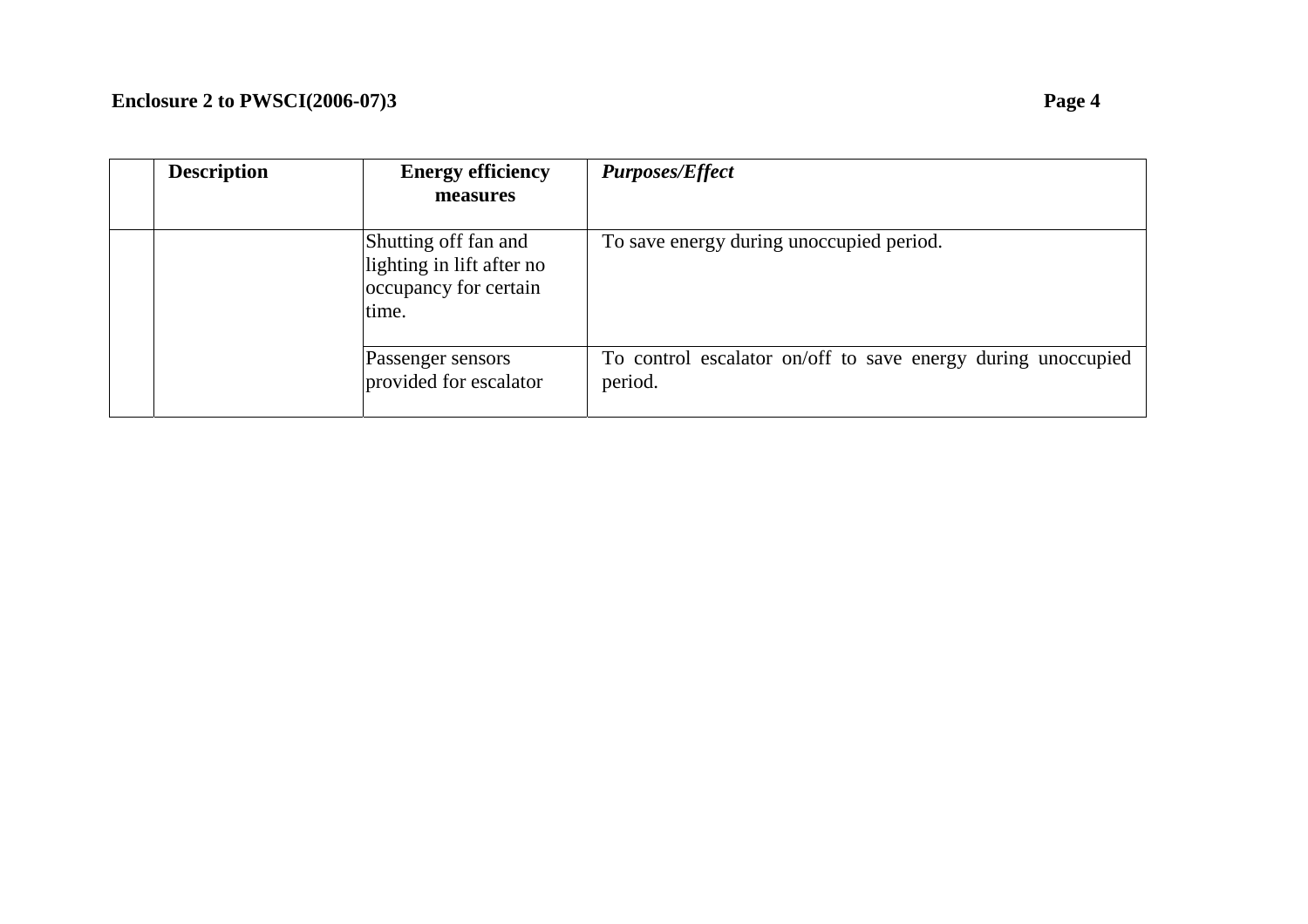### Enclosure 3 to PWSCI(2006-07)3 PWSCI(2006-07)3 附件 3

Typhool

啓德 **KAI TAK** 

OUARR

 $\boldsymbol{6}$ 

#### 視覺影響評估所選擇的觀測位置圖 **LOCATION PLAN FOR VIEWPOINTS** SELECTED FOR VISUAL IMPACT ASSESSMENT

|                | ŵ<br>九龍灣                                                               |
|----------------|------------------------------------------------------------------------|
|                | <b>KOWLOON BAY</b>                                                     |
|                | 觀測位置<br><b>Viewpoint</b>                                               |
| 1              | 寶石樓前的行人路<br>Sidewalk in front of Ruby Court                            |
| $\overline{2}$ | 健威花園前的行人路<br><b>Sidewalk in front of Healthy Gardens</b>               |
| 3              | 馬寶道上的行人路<br>Sidewalk on Marble Road                                    |
| 4              | 電照街海傍<br><b>Waterfront at Tin Chiu Street</b>                          |
| 5              | 啓德<br><b>Kai Tak</b>                                                   |
| 6              | 百福花園後面的百福道<br><b>Pak Fuk Road behind Bedford Gardens</b>               |
| 7              | 健威花園中層<br><b>Mid-floors of Healthy Gardens</b>                         |
| 8              | 港運城高層<br><b>High-floors of Island Place</b>                            |
| 9              | 馬寶道的北角福利會大樓<br>North Point Welfare Association Building on Marble Road |
| 10             | 寶馬山花園<br><b>Pacific Pallsades</b>                                      |
| 11             | 天寶大厦<br><b>Tempo Court</b>                                             |



10

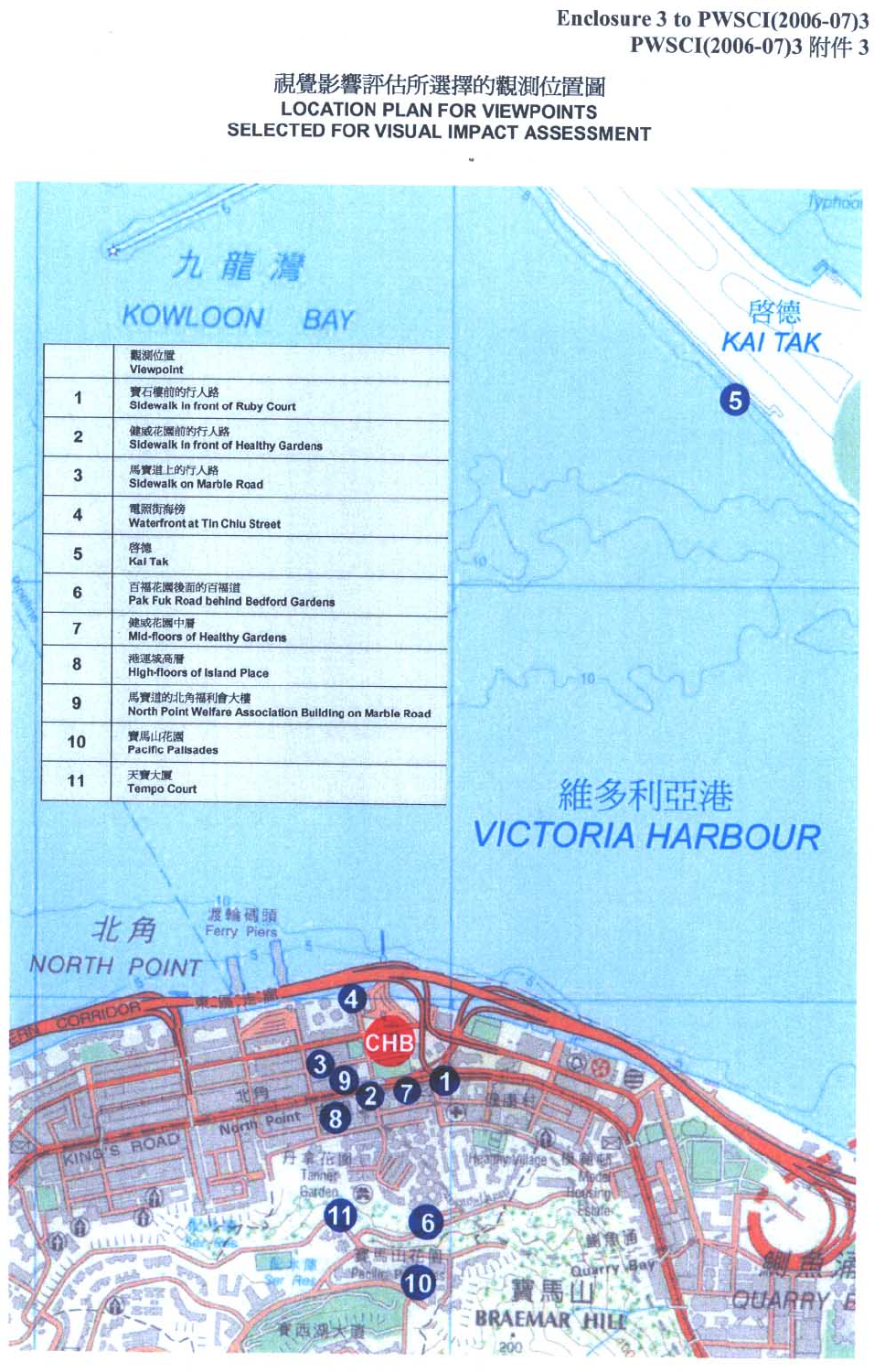

#### 現在的影像 EXISTING VISUAL CONTEXT



將來的影像 FUTURE VISUAL CONTEXT

| 視覺的對比-觀測位置取於啓德                                                                          |                                         | K.H. CHAN | date<br>02/06/06 | drawing no.<br>AB/5990/XA011                   | scale<br>- |
|-----------------------------------------------------------------------------------------|-----------------------------------------|-----------|------------------|------------------------------------------------|------------|
| COMPARISON VISUAL CONTEXT - VIEW POINT AT KAI TAK                                       | approved                                | K.C. MAK  | date<br>02/06/06 |                                                |            |
| 065KA - 位於北角電照街的海關總部大樓<br>CUSTOMS HEADQUARTERS BUILDING AT TIN CHIU STREET, NORTH POINT | <b>AIN</b><br>PROJECT MANAGEMENT BRANCH |           |                  | <b>ARCHITECTURAL</b><br>SERVICES<br>DEPARTMENT |            |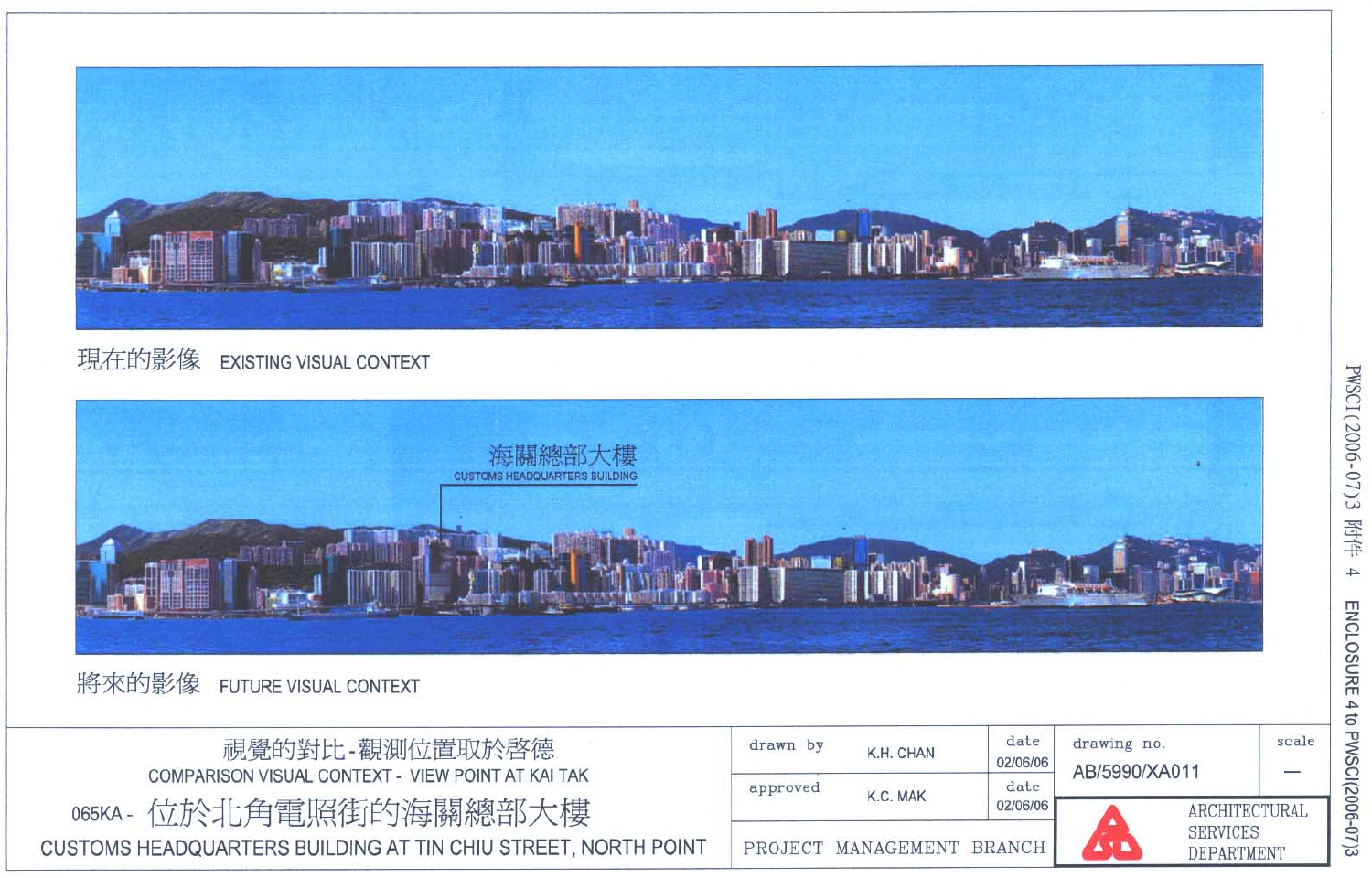## **Information Paper**

## **Works and Development Committee and Environment and Hygiene Committee** of the Eastern District Council

## **Customs Headquarters Tower**

#### **Purpose**

This paper aims to report the progress of the proposed construction of the Customs Headquarters Tower (the Headquarters Tower) at the junction of Java Road and Tin Chiu Street in North Point.

### **Background**

The Customs and Excise Department (C&ED) introduced the proposed  $2.$ project to the then Eastern Provisional District Board on 19 November 1998 (Eastern Provisional District Board Paper no. 96/98 referred). Members noted the proposal.

Having regard to the actual operational needs of the C&ED to have the 3. Headquarters Tower, the department plans to seek funding approval from the Legislative Council in the 2005/06 legislative session to take forward the project. Representatives of C&ED attended the meeting of the Works and Development Committee of the Eastern District Council on 27 October 2005 to explain and report the latest development of the Headquarters Tower project, and obtained the Committee's in-principle-support to the construction of the Headquarters Tower at the proposed site. Representatives of C&ED undertook to keep the Committee informed of the developments of the project.

### The Proposed Customs Headquarters Tower

The proposed Headquarters Tower will be a building dedicated to  $4.$ specific uses. It will occupy a site area of about 2,950 square metres, and with gross floor area of about 66,000 square metres. The building will have 34 storeys to accommodate offices, specialist and general facilities, and car park. The project will include the re-provisioning of the Marble Road Refuse Collection Point, which will be separately accommodated at the ground level of the Headquarters Tower, and to occupy an area of about 460 square metres. The site plan of the Headquarters Tower is at Annex.

The Headquarters Tower will provide office space and other required 5. facilities for the C&ED as follows -

> offices for management of and support to intelligence processing, investigation, information technology and general administrative duties: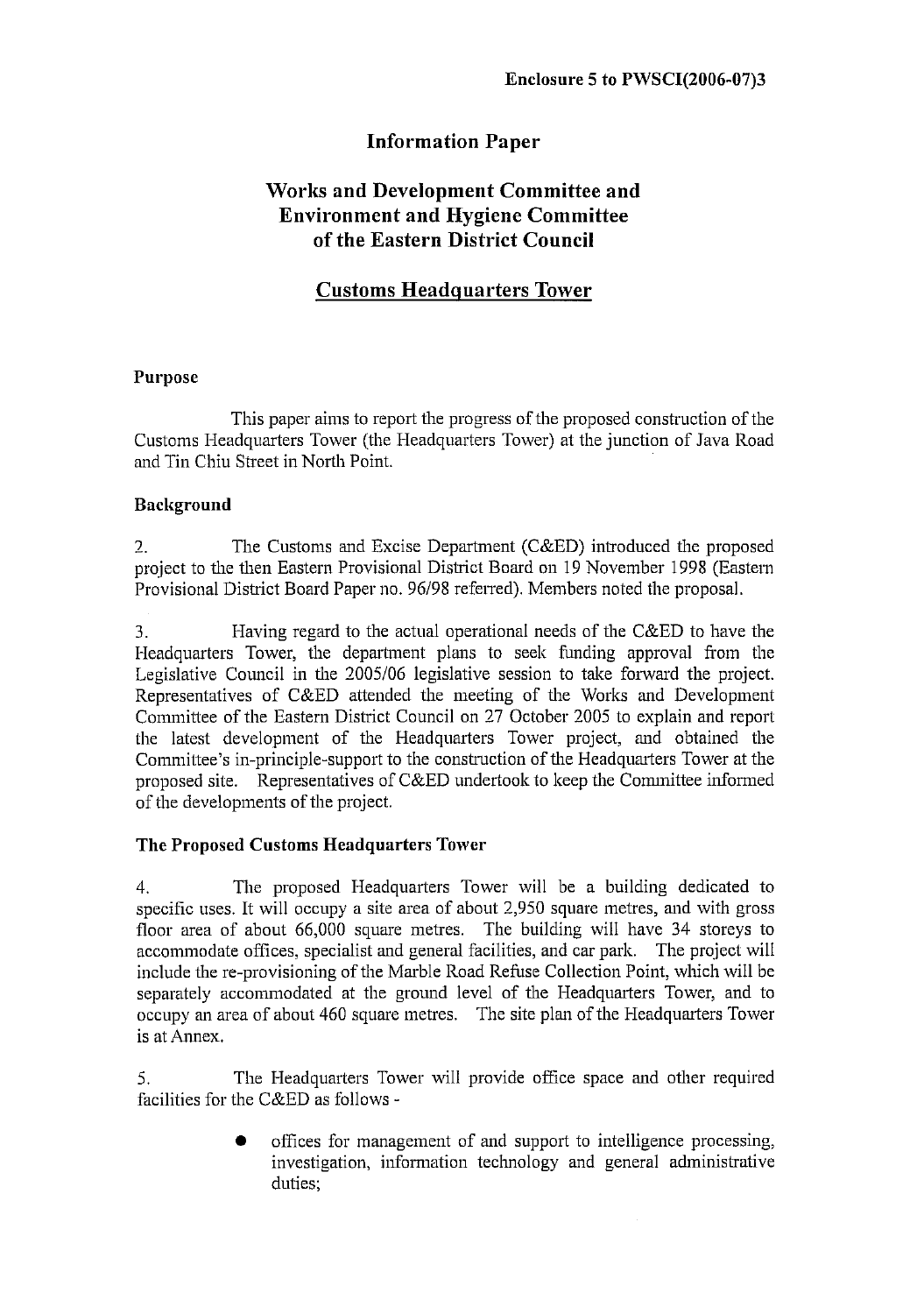- specialist facilities which include video interview rooms, detention  $\bullet$ rooms, identification parade room, strong rooms, armoury, arms cage, command control centre, barracks, computer rooms. computer forensic laboratory, and indoor firing range; and
- general facilities which include conference rooms, library and  $\bullet$ resource centre, multi-purpose auditorium, exhibition centre, customer service centre, staff catering and recreational facilities. and car park, etc.

6. The Headquarters Tower project will be tendered by way of a 'design and build' contract. Qualified tenderers will be short-listed through a pre-qualification exercise. Under the terms of the 'design and build' contract, the contractor is required to design and construct the building in accordance with the specifications prescribed by the government.

#### **Justifications**

 $\epsilon \propto \sqrt{\lambda}^{-3}$ 

7. The construction of the Headquarters Tower is based on the following  $considerations -$ 

> To enhance operational efficiency of the department  $(a)$

Many operational offices of the C&ED are dispersedly located. This has affected the efficacy of command and control, particularly when large-scale joint operations are carried out. Centralizing the offices in one building will facilitate speedy mobilization of manpower and equipment among the operational offices for mutual support and assistance. This will enable the department to respond quickly to large scale operations and emergency, thus strengthening the overall law enforcement capability and operational efficiency.

To improve services for the public  $(b)$ 

> The C&ED's public counter services providing services on licence applications in respect of dutiable commodities, optical discs and controlled chemicals, and assessment of motor vehicle first registration tax are currently dispersed over different locations. The Headquarters Tower will centralize these public services, and provide one-stop counter services for the public in matters of licence applications and general enquiries on the services of the department.

> > $\overline{2}$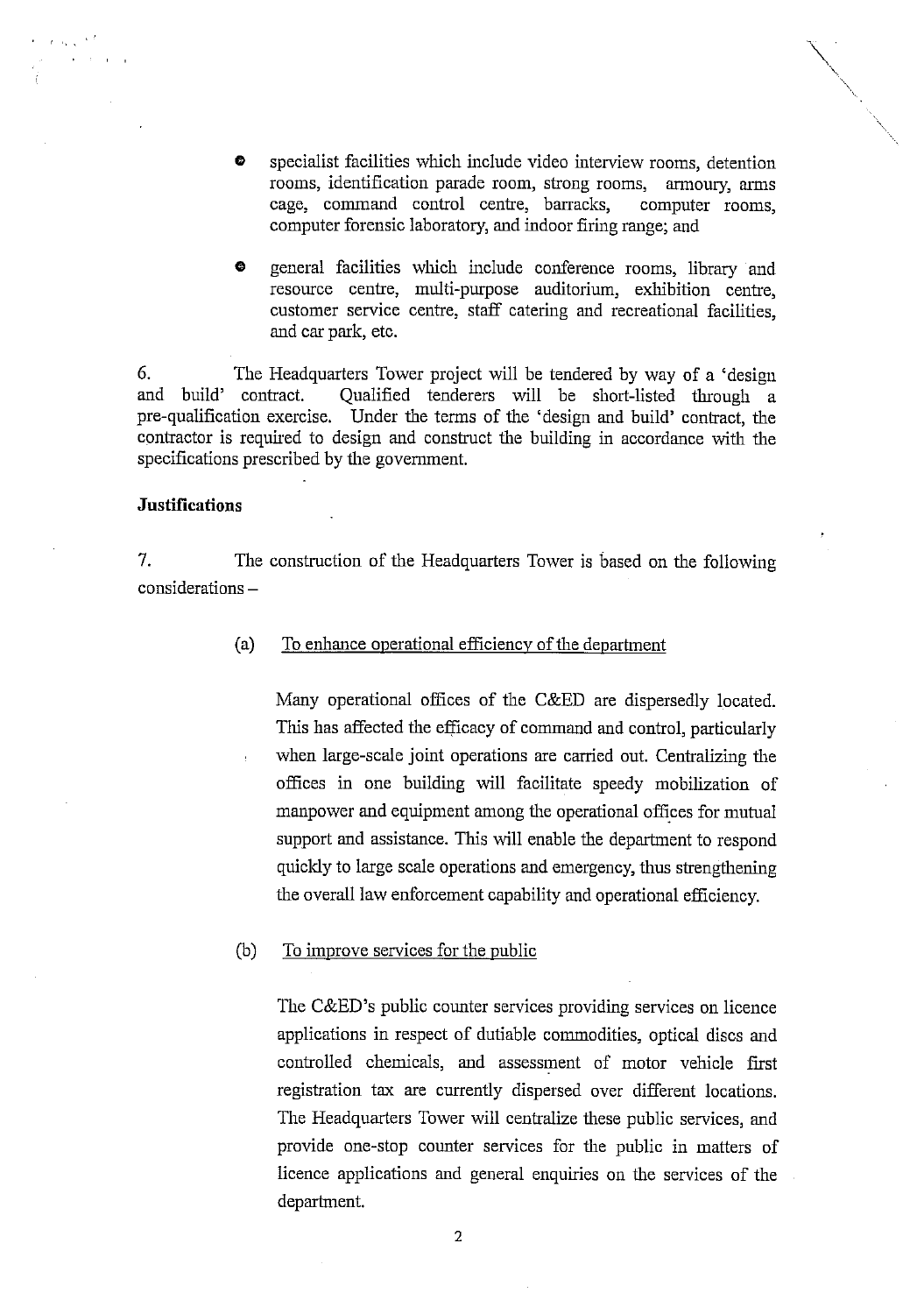#### $(c)$ To improve security standard

A number of the operational offices of the C&ED are now housed in general government or commercial buildings, which are shared with other users such as government departments or commercial firms, and freely accessible to the public. The security measures adopted in such buildings may not meet the C&ED's stringent security requirements on the escort of arrested persons and handling of witnesses and exhibits. The proposed Headquarters Tower will provide high security areas for exercising high standard security control.

#### $(d)$ To meet shortfall of office space and facilities

Because of insufficient office space, the C&ED needs additional space to meet its various operational needs. Besides, the present dispersed location of offices has imposed restrictions on the infrastructural development of information technology, specialist training and staff communication. Centralising the resources will facilitate better planning and development, achieve resource savings and improve administrative efficiency. The department also needs new facilities to support its operational needs, such as an indoor firing range that meets the international standard, and to enhance officers' professional skill and law enforcement capability.

#### **Impact on Environment**

8. The relevant government departments will take necessary measures to minimize any adverse impact caused to the neighouring environment of the Headquarters Tower during or after construction -

> $(a)$ Environmental impact assessment

> > The consultant appointed by the Architectural Services Department (ArchSD) conducted a Preliminary Environmental Review on this project. The conclusion is that no long-term adverse impact would be created to the neighbouring environment after the completion of the Headquarters Tower and that no further environmental assessment would be necessary.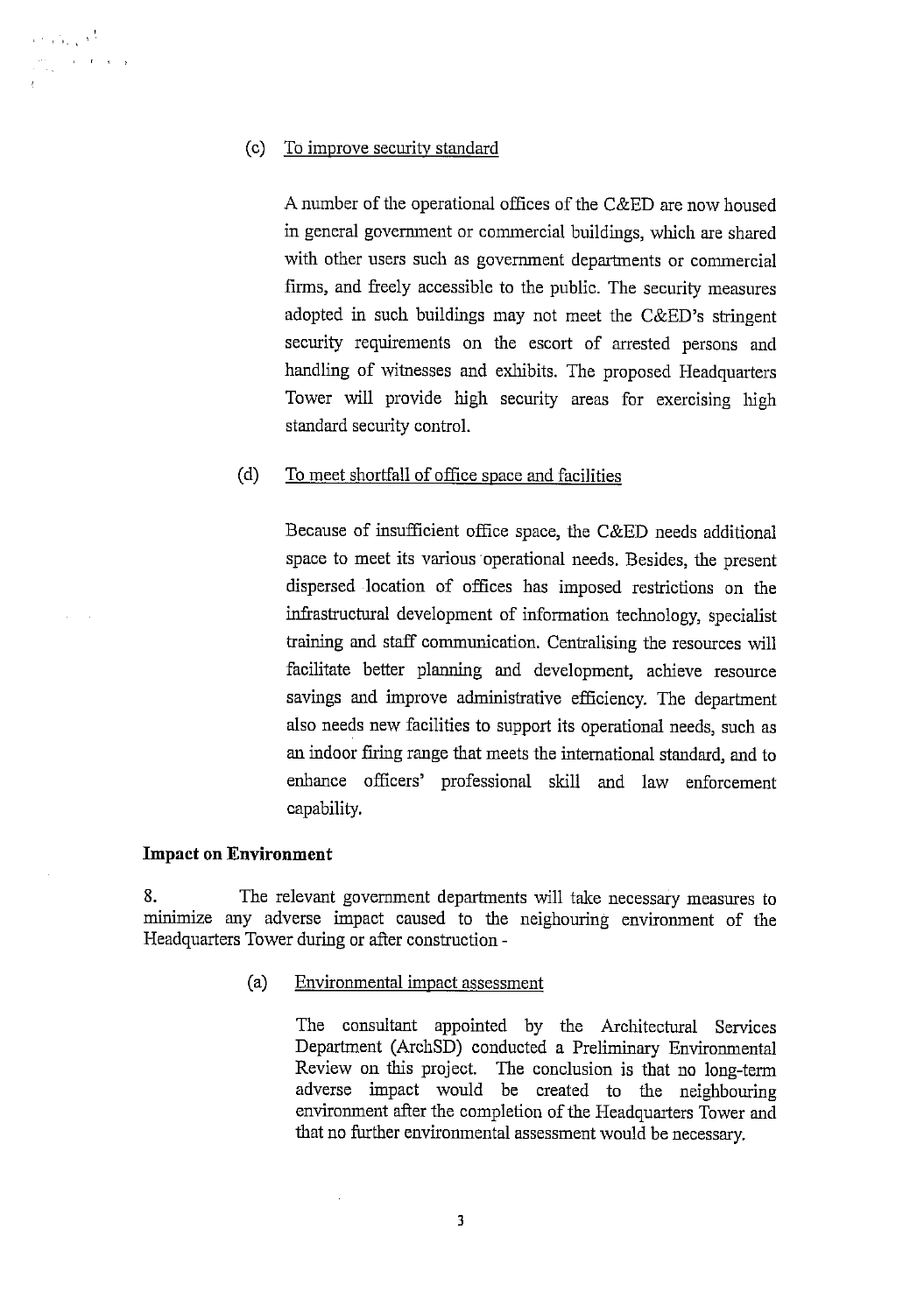$\mathbf{r}$  ,  $\mathbf{r}$  ,  $\mathbf{r}$  ,  $\mathbf{r}$  $\frac{1}{\sqrt{2}}$ 

> During construction, we will stipulate relevant provisions in the contracts, requiring the contractor to implement mitigation measures to control noise, dust and site run-off within established standards and guidelines. These measures include the use of silencers, mufflers, acoustic lining or shields during noisy construction activities, frequent cleaning and watering of the site and the provision of wheel-washing facilities. We will also ask the contractor to minimize the quantity of construction and demolition materials, and use more prefabricated building components such as dry-wall partitioning and proprietary fittings and fixtures to reduce temporary formwork and construction waste. Suitable excavated materials will be used for filling within the site to minimize off-site disposal. In addition, we will require the contractor to use metal site hoardings and signboards so that these materials can be recycled or reused in other projects.

#### $(b)$ Traffic implications

The consultant appointed by the ArchSD has conducted a preliminary traffic impact assessment on this project. The assessment has concluded that the traffic in the vicinity would not be adversely affected during construction or upon the completion of the Headquarters Tower.

#### $(c)$ Air quality implications

An indoor firing range that fully complies with the international standard will be built in the Headquarters Tower. The firing range will be totally enclosed so that firing noise will not transmit to other areas inside or outside the Tower. The firing range will also be equipped with dedicated ventilation facilities. Exhaust air will pass through a high efficiency air filtration system before it is discharged outdoor to ensure that the emission in the air will not adversely affect the surrounding environment. The kitchen of the canteen in the Headquarters Tower will also be equipped with dedicated ventilation facilities. Exhaust gas from the kitchen will be de-greased by the filtration system before it is discharged out of the building, so as to avoid affecting the surrounding environment.

#### $(d)$ Marble Road Refuse Collection Point

During the re-provisioning of the Marble Road Refuse Collection Point, the government will construct a temporary refuse collection point 30 metres south of the existing site at the end of Marble Road. The temporary refuse collection point will be 250 square metres in size, and shielded by 3-metre high hoardings. The facilities to be provided will follow those of the existing one, including, a refuse loading and unloading bay, store room, duty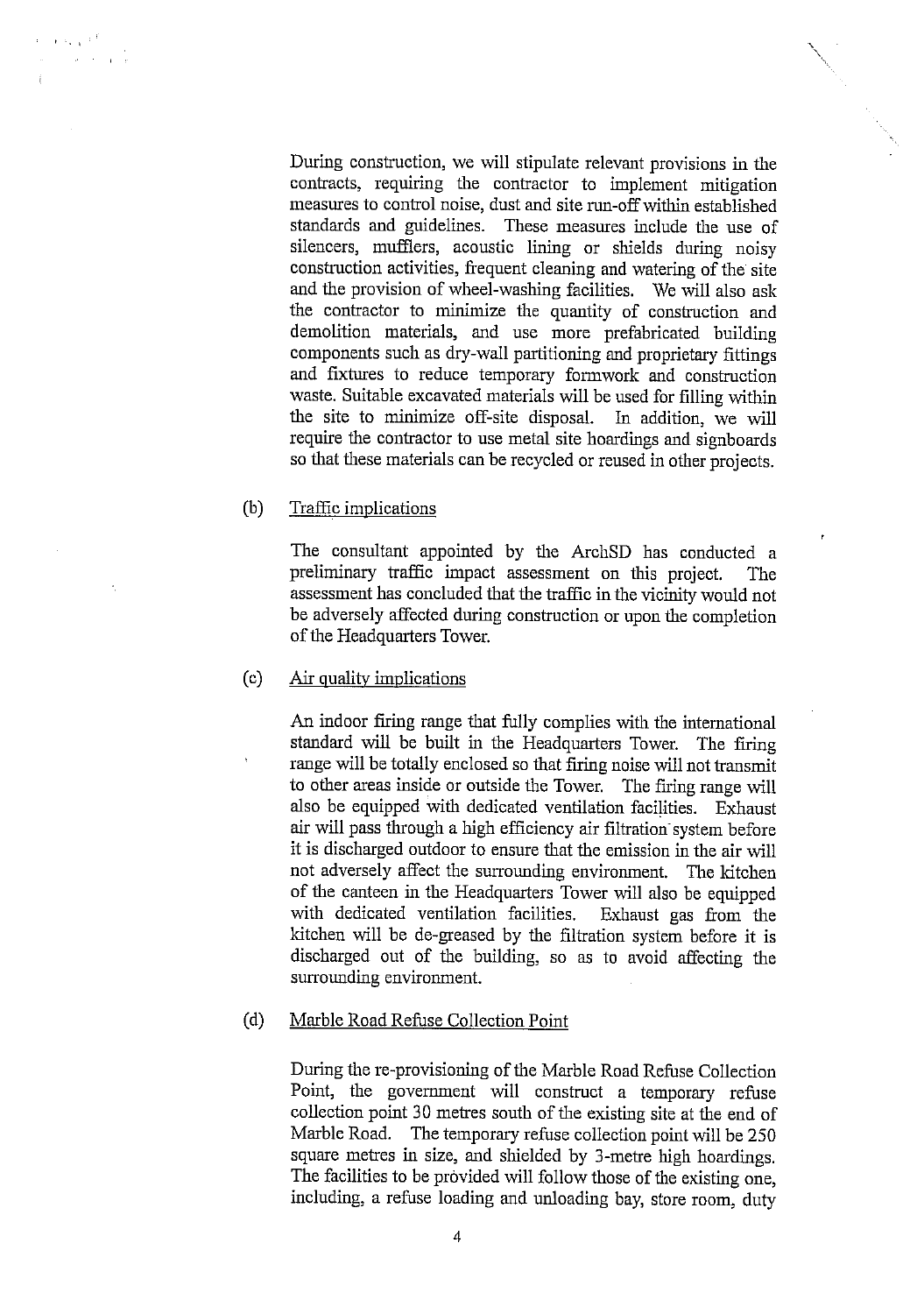

room and staff lavatory, to ensure no disruption of service. A carbon filter system will be used to control odour generated in the process of refuse collection. Upon completion and operation of the permanent refuse collection point, the temporary one will be demolished. The permanent refuse collection point will be constructed in accordance with the most up-to-date standard and equipped with the newest deodorizing facilities such as the water scrubber system to minimize odour during refuse collection. The design of the new refuse collection point will have regard to the urban architectural landscape and blend in with the surrounding buildings.

#### Timetable

9. We plan to consult the Panel on Security of the Legislative Council on the subject project within the 2005/06 legislative session, and thereafter to seek funding approval from its Public Works Sub-Committee and Finance Committee. Subject to approval being granted, the construction of the Headquarters Tower is expected to commence in 2007, and for completion in 2010.

**Customs and Excise Department** December 2005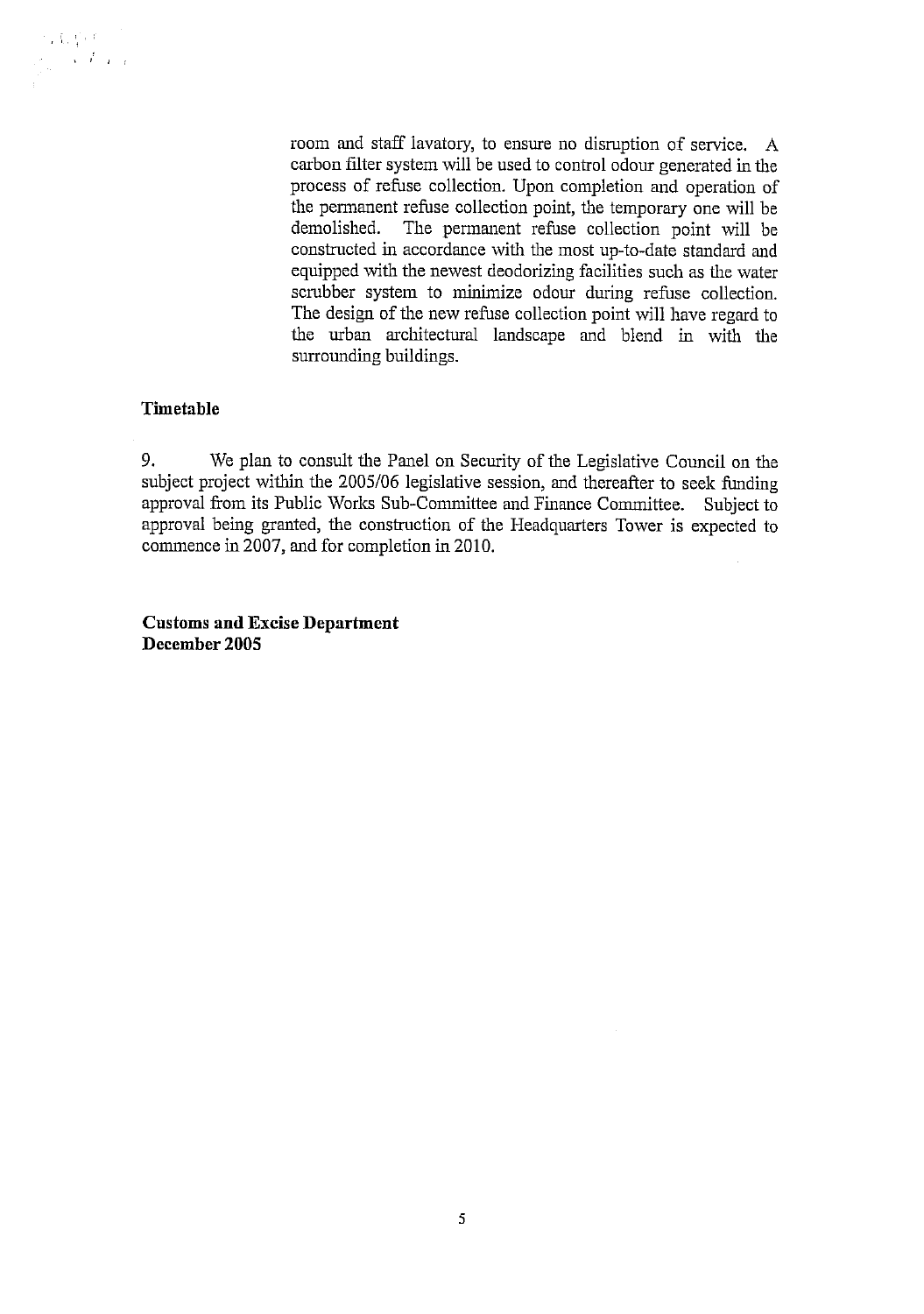218年4月  $\sum_{i=1}^N \frac{e^{-\frac{1}{2} \left( \frac{1}{2} \left( \frac{1}{2} \right) \right)}}{1 - \left( \frac{1}{2} \right)^2}$ 

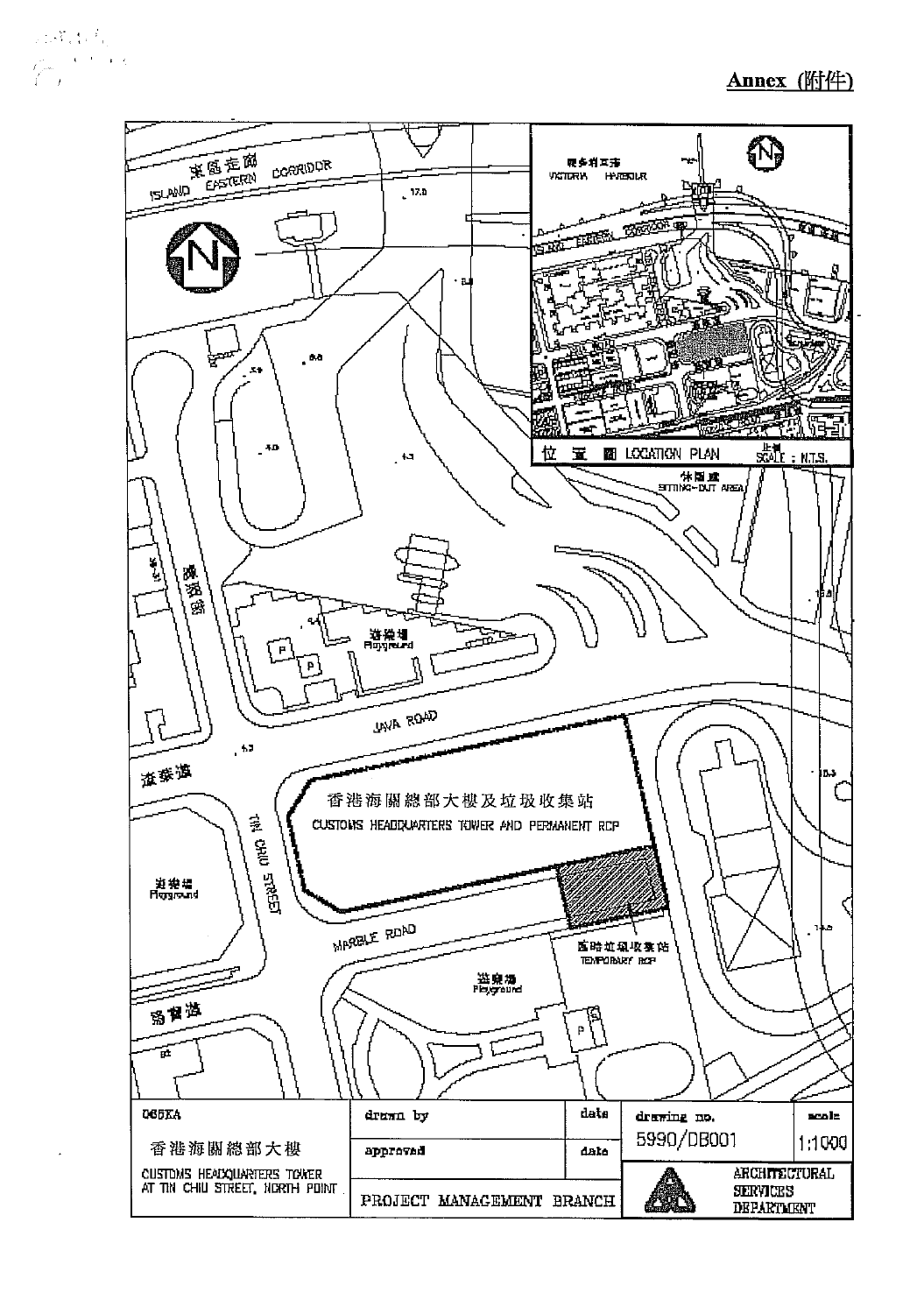## Extract of minutes of meeting of the Works and Development Committee of the Eastern District Council held on 27 October 2005

## Ⅲ. 強烈要求規劃署及地政總署把電照街、渣華道臨時停車場改變為足球 場,以補償本區居民因廉政公署興建總部而失去的渣華道足球場 (工務建設及發展委員會文件第23/05號)

主席歡迎規劃署高級城市規劃師/港島(二)麥黄潔芳女士、港島東區地政 5. 處(以下簡稱地政處)高級產業測量師彭志文先生、產業測量師(北角)陳達 成先生、康樂及文化事務署(以下簡稱康文署)高級行政主任(策劃事務)5黃 志輝先生、東區副康樂事務經理麥景池先生、香港海關(以下簡稱海關)政 務秘書周礎剛先生、海關總部大樓籌劃小組參事徐樂怡小姐、海關總部大樓 籌劃小組高級督察麥韻思小姐及部隊行政科高級參事譚偉綸先生出席會議。 陳得偉委員介紹文件第 23/05 號時表示基於保安、整體規劃及擬議的土地面 積所限,他認爲電照街不適合作爲海關總部大樓的選址。他重申北角區居民 對康樂及休憩設施的需求十分殷切,他強烈要求規劃署及地政總署把電照 街、渣華道臨時停車場改變為足球場,以補償該區居民因廉政公署興建總部 而失去的渣華道足球場。此外,他也指出文件第 23/05 號的動議也得到健康 村4個互助委員會、模範邨6個互助委員會、寶馬山業主立案法團及寶馬台 業主立案法團、北角東分區委員會及陳樹渠中學的支持。

海關、規劃署及地政處就文件所作出的回應,內容摘錄如下: 6.

#### 海關

海關建議興建總部大樓的主要目的是將目前散布各區的辦事處及  $(a)$ 設施集中在一座專用大樓,從而提升海關人員的執法效率及集中 各項公眾服務於同一地點,從而,優化為市民提供的服務;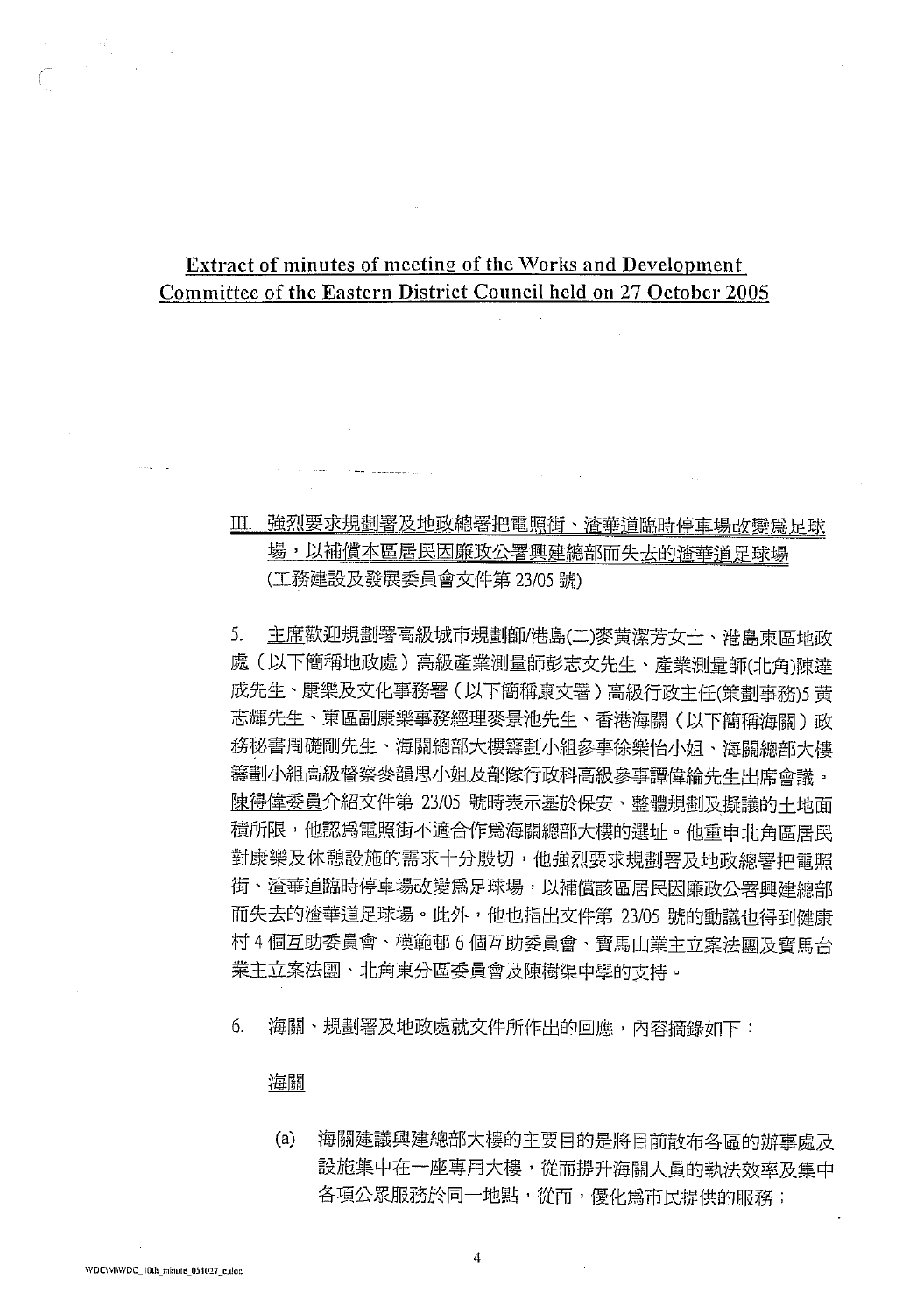Maria Ma

Ť

 $(b)$ 海關曾於1998年9月及11月向當時的東區臨時區議會介紹這項工 程。海關已再次於2006/07年度政府的基本工程計劃資源分配工作 中,提交撥款申請。據悉,政府內部已同意支持該項計劃,並已 爲該項工程預留款項。刻下海關正全力展開有關的跟進工作;

#### 規劃署

該署表示,根據北角分區計劃大綱圖編號 S/H8/19,有關地點是規  $(c)$ 劃為「政府、機構或社區」地帶,而在這塊土地興建足球場,是 無需向城市規劃委員會申請規劃許可。

#### 地政處

 $(d)$ 該處本著地善其用的原則,於有關大樓興建未落實前將此地盤以 短期租約形式闢作臨時收費停車場用涂。該租約由2004年9月16 日起為期 3 年,以後並可按季續租。因此,根據已簽署的租約條 款,租客可經營此臨時收費停車場直至 2007 年 9 月 15 日。

7. 副主席、趙資強、鍾樹根、劉興達、羅世光、曾健成、曾向群、勞鍱珍、 陳耀德、陳潔榮、陳得偉、王金殿、林翠蓮、胡經昌、許清安、蔡素玉、鄧 禮明、龔栢祥、麥順邦、陳靄群、陳添勝及李建賢等 22 位委員,就這項議題 所發表的意見及提問,內容摘錄如下:

- $(a)$ 陳潔榮委員申報她是北角東分區委員會主席;
- $(b)$ 趙資強委員申報他是香港海關跨境運輸業顧客聯絡小組委員;
- 多位委員強調海關的工作十分重要,他們表示支持海關在上址興  $(c)$ 建總部大樓,並同時指出北角區的居民對康樂及休憩設施的需求 十分殷切。因此,委員們促請有關政府部門積極尋找合適的土地, 例如北角邨舊址及北角危險品渡輪碼頭等,設置足球場及休憩用 地等設施;
- $(d)$ 有委員表示不支持海關在上址興建總部大樓,並促請海關另覓合 適地點興建總部大樓;
- $(e)$ 部分委員表示過去數年海關總部大樓並未有在上址進行興建,他 們認為政府在過去應在上址興建球場及康樂設施,而不應把上址 開闢臨時收費停車場,以照顧居民的需要;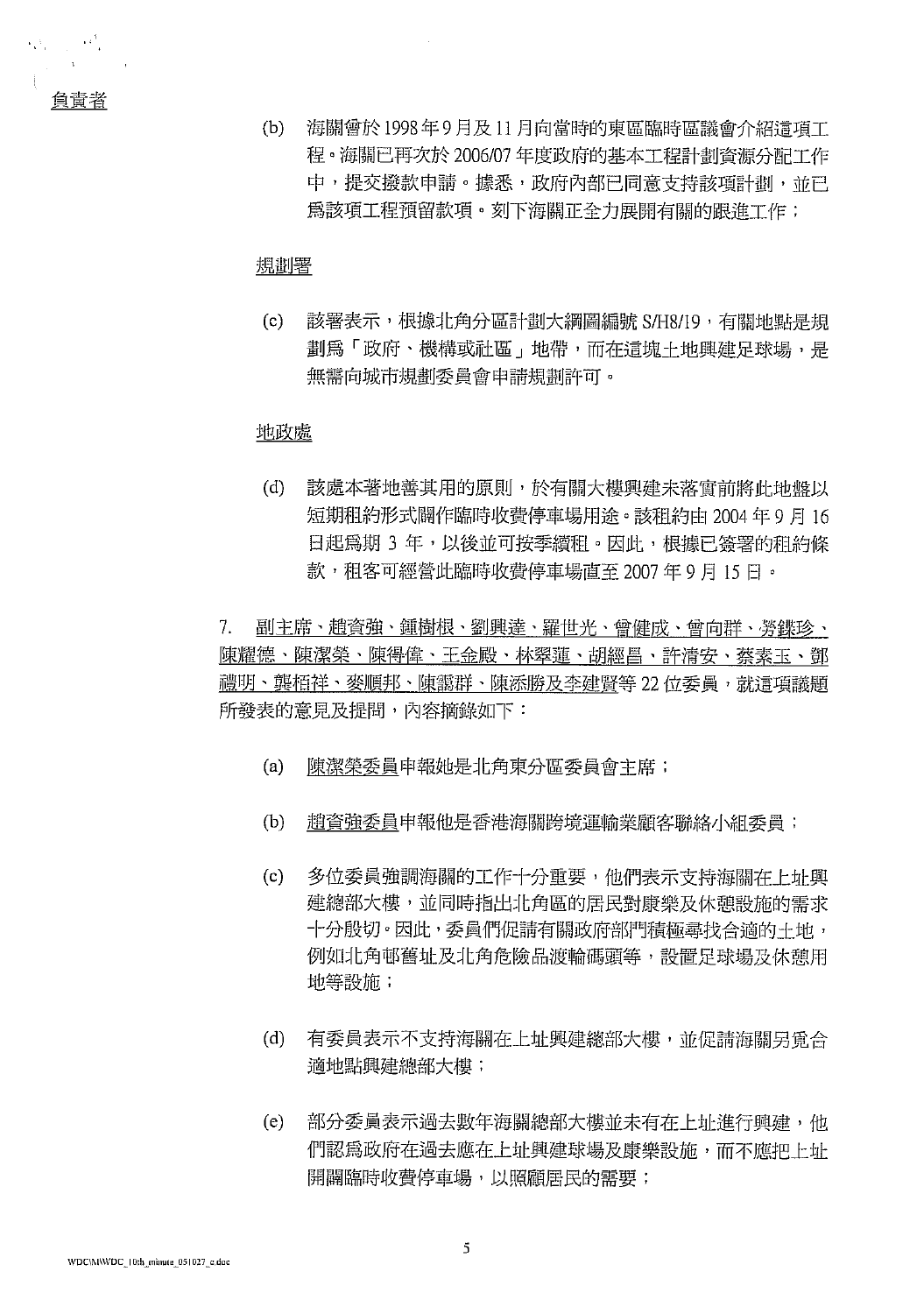

 $\mathcal{O}_{\mathcal{A}}=\mathcal{O}_{\mathcal{A}}\left(\frac{1}{2}\right)$ 

- $(f)$ 多位委員建議政府若在 3 年內都沒有長遠的發展計劃, 應在有關 土地發展足球場或休憩用地等設施;
- $(g)$ 有委員提出以下査詢:
	- $(i)$ 廉政公署及海關總部大樓興建在同一地段,在保安上是否有 漏洞?
	- $(ii)$ 海關是否會把毗鄰的籃球場納入為工程範圍;
	- 興建海關總部大樓工程的時間表;以及  $(iii)$
	- $(iv)$ 若在擬議的空地興建球場,康文署是否有足夠資源淮行發 展?
- $(h)$ 有委員提出以下建議:
	- $(i)$ 加強北角危險品渡輸碼頭的安全性,並在該碼頭的上蓋進行 綠化、興建休憩設施或多用途球場等;
	- $(ii)$ 在擬建的海關大樓海傍預留位置興建海濱行人走廊;
	- $(iii)$ 規劃署在北角區尋找合適的土地興建球場;
	- $(iv)$ 在毗鄰北角危險品渡輪碼頭的空地興建足球場;
	- $(v)$ 規劃署在北角邨的批地條款預留約三分之一的地方興建球 場:
	- $(vi)$ 在東區地區管理委員會跟進在北角邨尋找合適地方興建足 球場的事官;
- $(i)$ 多位委員表示若海關總部大樓工程在數年內都不能展開,他們建 議在該地方設置臨時休憩處;不過,也有多位委員表示不同意此 建議,因為會阻礙興建海關大樓的進度及浪費資源;
- $(i)$ 有委員認爲廉政公署及海關臨部大樓位置相沂;而且,附沂也有 一個危險品的倉庫會造成保安的漏洞。不過,也有委員認爲此安 排並不會構成保安問題,反而會加強兩個執法部門的聯繫;

A,

ŵ  $\hat{\epsilon}_{\rm eff}$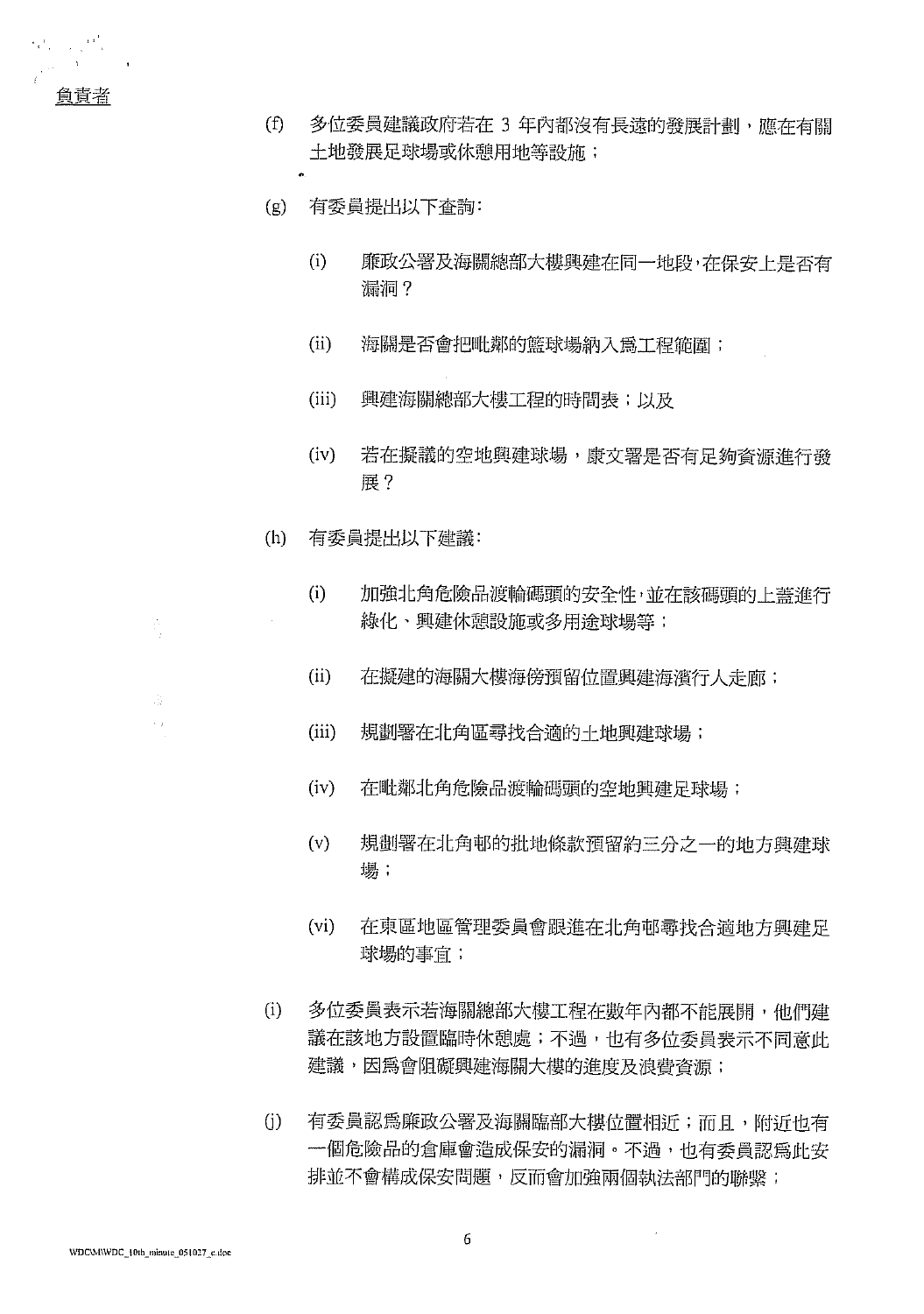

- (k) 有委員指出上址的附近地方都是休憩或康樂用地,他認為上址較 適合興建球場,以配合整體的規劃;
- 有委員認爲有關政府部門應提供人口比例等數據,以顯示北角區  $(1)$ 居民對球場的需要性;以及
- (m) 主席補充東區臨時區議會分別在 1998年9月17日及11月19日舉 行的第八次及第九次的會議上,曾就興建海關總部大樓的事宜進 行討論,當時區議會並沒有表示支持或反對該工程項目。

8. 海關、規劃署、地政處、康文署及東區民政事務處就委員的提問及意見 所作出的回應,內容摘錄如下:

#### 海關

- $(a)$ 海關多謝委員對在電照街興建海關總部的支持:
- $(b)$ 海關自 1998年向當時的東區臨時區議會介紹題述工程項曰後, -直有作出跟進。可是,由於政府的資源所限,海關迄今才能獲得 撥款;
- 海關會向委員會滙報最新工程項目淮展;  $(c)$
- $(d)$ 若海關須另覓地方興建總部大樓,工程進度將會受阳;
- $(e)$ 海關認為海關大樓鄰近廉政公署大樓,並不會造成保安漏洞;
- $(f)$ 海關希望在2007年展開興建總部大樓的工程;

#### 規劃署

該署認同北角區的康樂設施不足,並會考慮委員的各項意見,包  $(g)$ 括在北角危險品渡輪碼頭及北角邨等地方興建球場;

#### 地政處

在不影響海關總部大樓的興建時間表的情況下,而有關部門承諾  $(h)$ 負責題述足球場的興建、管理及維修,該處對標題建議並無反對 意見;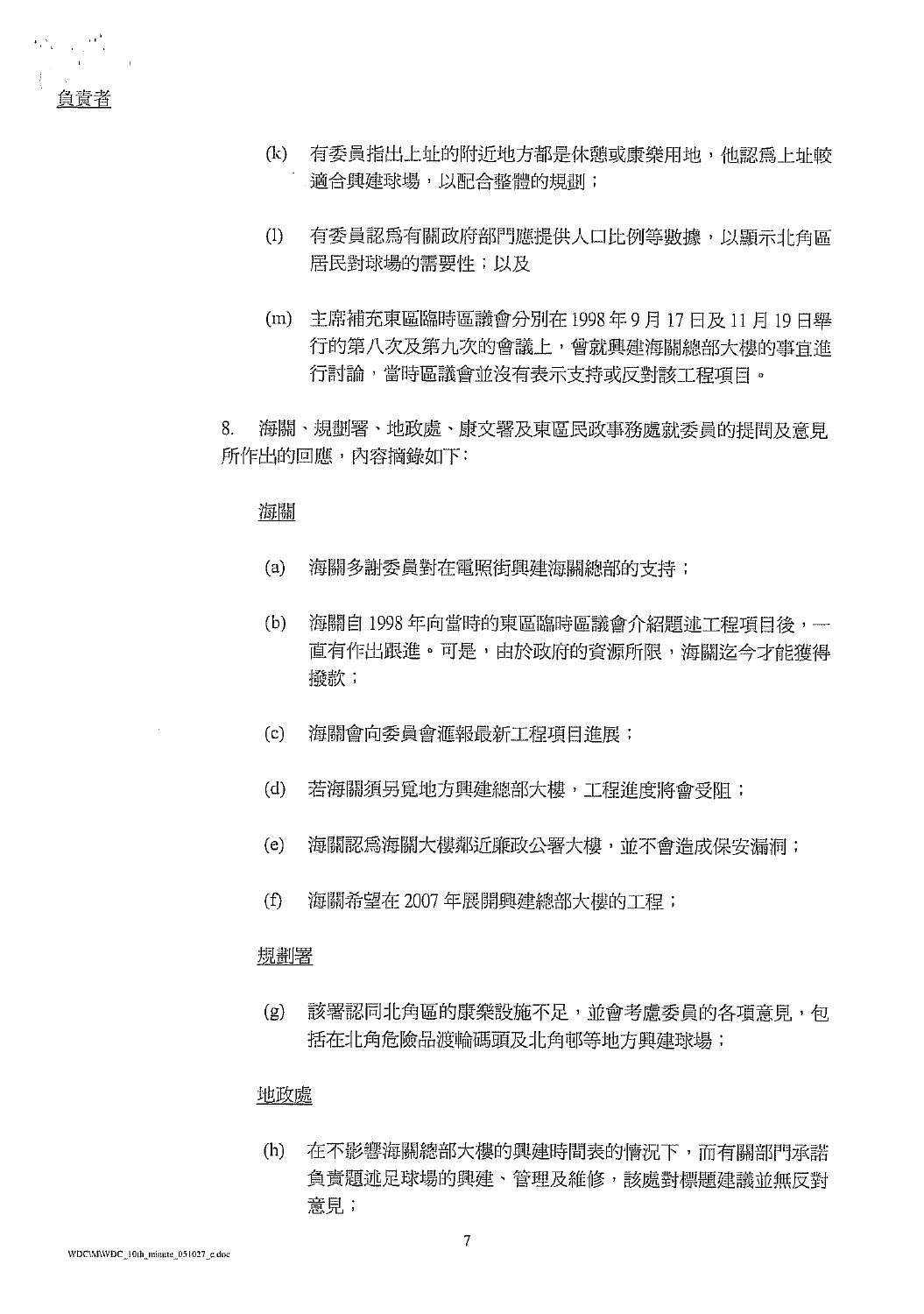康文署

 $\mathcal{O}_{\mathcal{A}}$  , and  $\mathcal{O}_{\mathcal{A}}$ 

負責者

- $(i)$ 爲補償區內居民因民康街遊樂場用地作興建廉政公署總部大樓而 引致在康樂設施方面的損失,東區區議會轄下康樂及文化事務委 員會已多次討論是項議題,並已議決重置該休憩用地於糖水道和 富中心側的用地。該項重置工程已獲小規模建築工程委員會撥款 推行,工程已於 5 月底動工,約需 16 個月完成;
- $(i)$ 該署表示北角區被劃作休憩用地的地方基本上已設置了休憩設 施:

#### 東區民政事務處

- 東區民政事務專員曹振華太平紳士表示十分關注北角區的康樂及  $(k)$ 休憩設施不足,尤其是動態的設施,他建議規劃署尋找合適的地 方,例如北角邨舊址附近的空地興建球場;以及
- $(1)$ 曹專員承諾東區地區管理委員會跟進在北角尋找地方興建足球 場。
- 9. 經討論後,陳得偉委員提出以下動議:
	- "要求規劃署及地政總署把電照街、渣華道臨時停車場改變為足球 場,以補償本區居民因廉政公署興建總部而失去的渣華道足球 場。"

10. 動議得到陳耀德、許嘉灝、趙承基、葉就生、曾健成、鍾樹根、梁淑楨、 黃月梅、勞鍱珍、林翠蓮、陳靄群、麥順邦、呂志文、曾向群、蔡素玉、黃 建彬、朱偉祖、丁毓珠及江子榮等 19 位委員和議。

- 11. 趙資強委員建議將陳得偉委員提出的動議修訂爲:
	- "本會原則上支持香港海關興建總部,若香港海關未能獲立法會撥 款興建總部,本會要求規劃署及地政總署把電照街、渣華道臨時 停車場改變為足球場,以補償北角區居民因廉政公署興建總部而 失去的渣華道足球場。如獲撥款後,有關部門需在北角區另覓地 點, 興建足球場。"
- 12. 修訂動議得到王金殿委員和議,並在 16 票支持、1 票反對及 12 票棄權 下,獲得通過。

 $\mathbb{I}$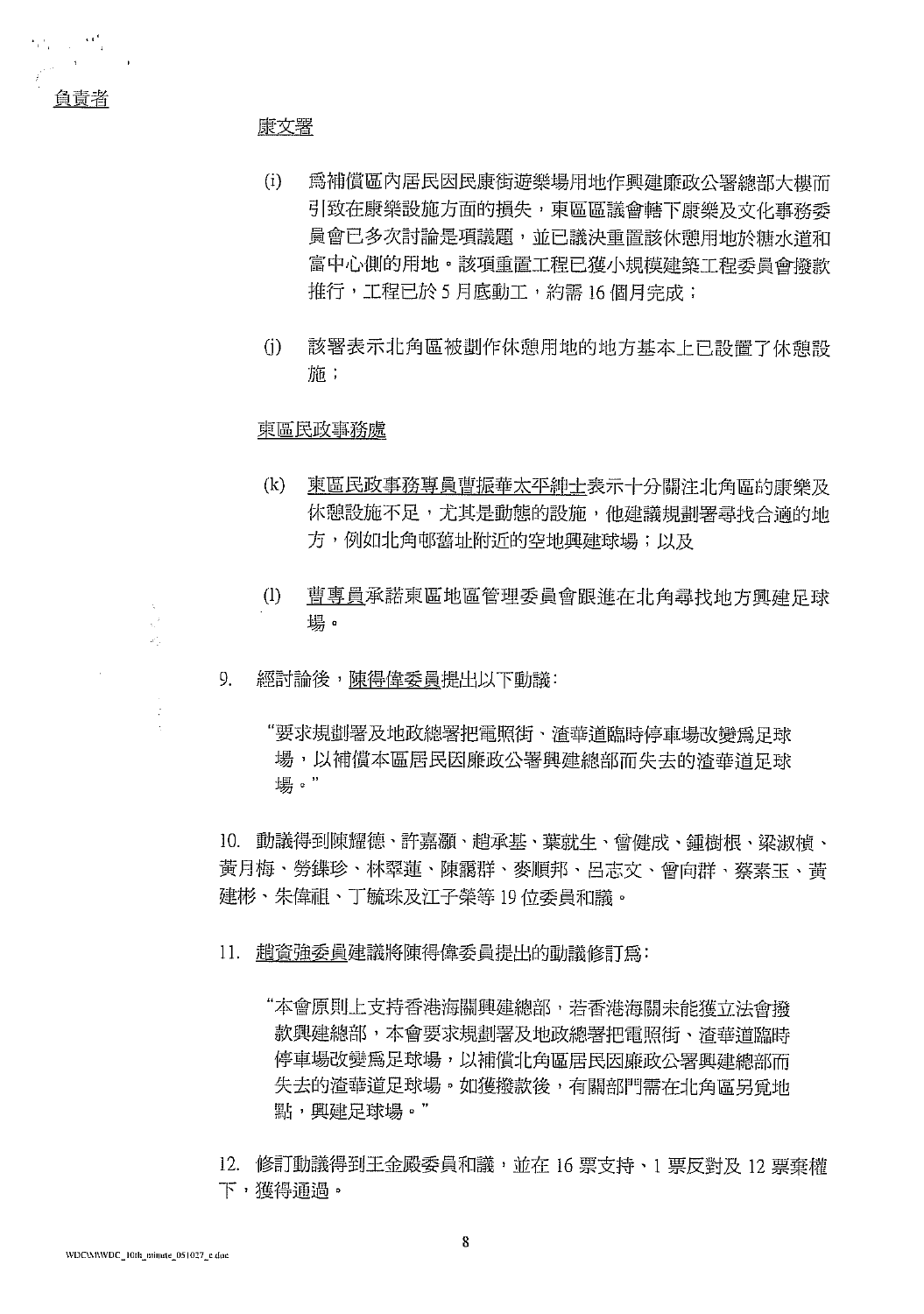負責者

**Report Follows** 

13. 林翠蓮委員提出以下動議:

"要求規劃署、地政處、康文署重新評估北角區居民所需的康體設 施,如足球場,於北角邨原址撥地作休憩用地。"

14. 動議得到曾健成及李建賢 2 位委員和議,並在 29 票支持, 1 票反對及 1 票棄權下,獲得通過。

各出席者及 15. 主鹿總結時請有關部門備悉委員的意見,並要求規劃署及地政處在每次 東區地區管理委員會 會議滙報在北角區尋找合適土地興建球場的工作進度。另外,委員會也同意 就在北角區興建足球場的事宜,交由東區地區管理委員會跟進。

(會後備註: 委員會已在 2005年10月31日把動議送交有關政府部門考慮。)

 $\bar{z}$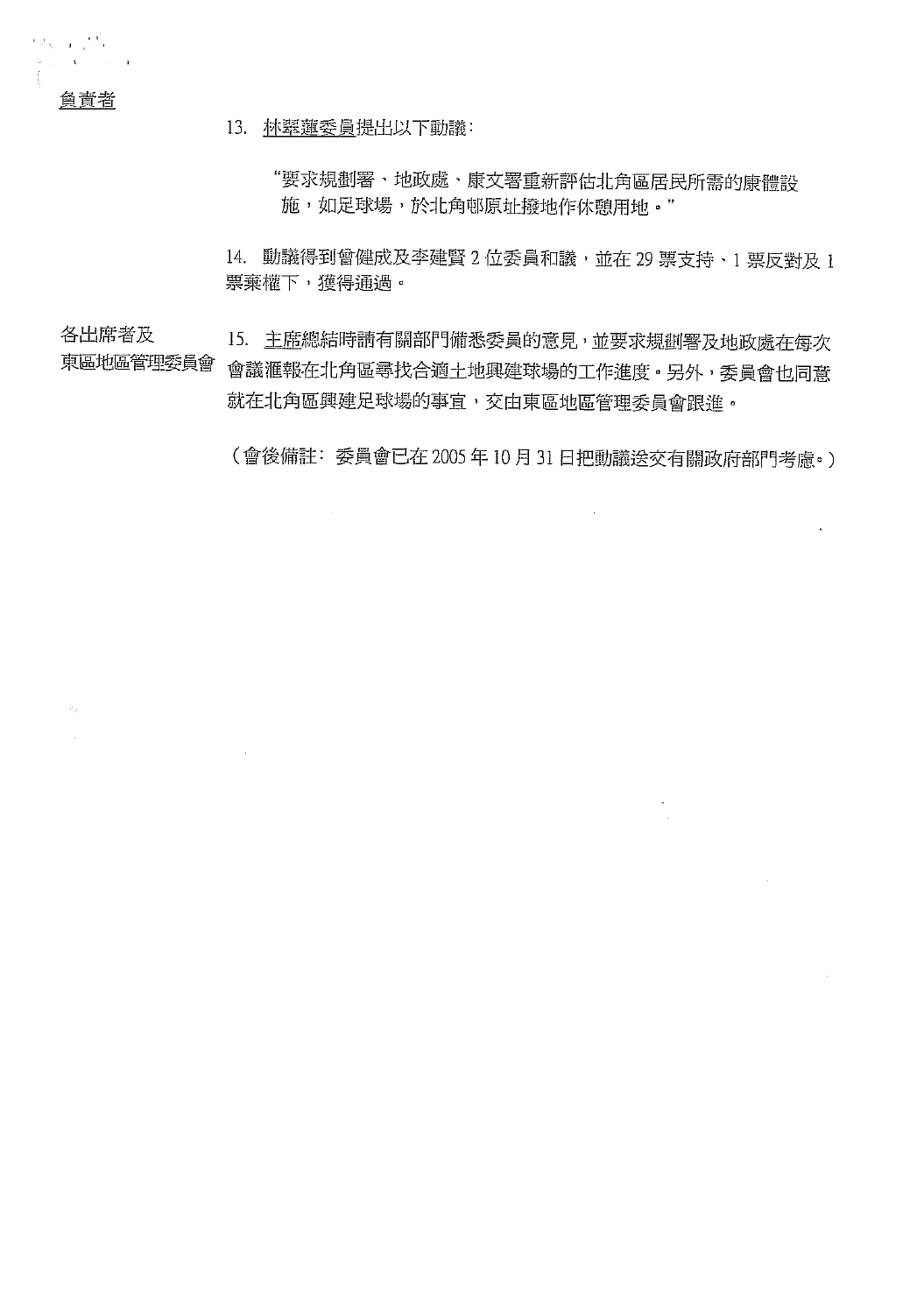負責者

化四氯乙

## Extract of minutes of meeting of the Works and Development Committee of the Eastern District Council held on 29 December 2005

#### IV. 香港海關總部大樓

(工務建設及發展委員會文件第34/05號)

21. 主席表示由於本議程的討論範圍同時涉及工務工程及食物環境衞生署轄 下設施的問題,主席建議而委員會也同意此議題與環境及衛生事務委員會聯 席討論。

22. 主鹿歡迎香港海關政務秘書周礎剛先生、海關總部大樓籌劃小組參事徐 樂怡小姐、海關總部大樓籌劃小組高級督察麥韻思小姐、海關總部大樓籌劃 小組高級行政助理陳靜嫻女士、食物環境衛生署(以下簡稱食環署)參事(策 劃)1沈南龍先生、東區衛生總督察1鄭偉傑先生、建築署高級工程策劃經理 麥家俊先生、規劃署高級城市規劃師/港島(二)麥黄潔芳女士、地政處高級產 業測量師彭志文先生、康文署高級行政主任(策劃事務)5 黃志輝先生及東區副 康樂事務經理2麥景池先生出席會議。查港海關代表介紹文件第34/05號。

23. 副主席、陳得偉、許清安、李建賢、王金殿、鄧禮明、江子榮、朱偉祖 及曹漢光等9位委員就議題所發表的意見,內容摘錄如下:

- $(a)$ 有委員提出以下建議:
	- $(i)$ 加強大樓的保安;
	- $(ii)$ 舉辦大樓外型設計比賽;以及
	- (iii) 進行詳細的交通評估;
- 多位委員擔心擬建的馬寶道垃圾站會對海關總部大樓造成環境衞  $(b)$ 生問題,他們促請食環署採取新型的除臭系統及加強清潔服務;
- 多位委員指出擬議重建的垃圾站是開放予公眾人士使用,可能會  $(c)$ 對海關大樓的保安構成威脅。此外,委員也擔心兩者在外觀上不 配合。因此,他們促請海關考慮搬遷該垃圾站;
- 有兩位委員並不支持在上址興建海關總部大樓,因爲有關部門未  $(d)$ 能承諾補償東區居民因興建海關大樓而損失的休憩用地 (臨時籃 球場)。他們要求若海關未能獲立法會撥款,政府應在上址興建足 球場。如撥款得到批准,則希望有關部門在北角另覓地點,興建 足球場;
- 多位委員強調海關的工作十分重要,他們表示支持海關在上址興  $(e)$ 建總部大樓,並支持海關的撥款申請;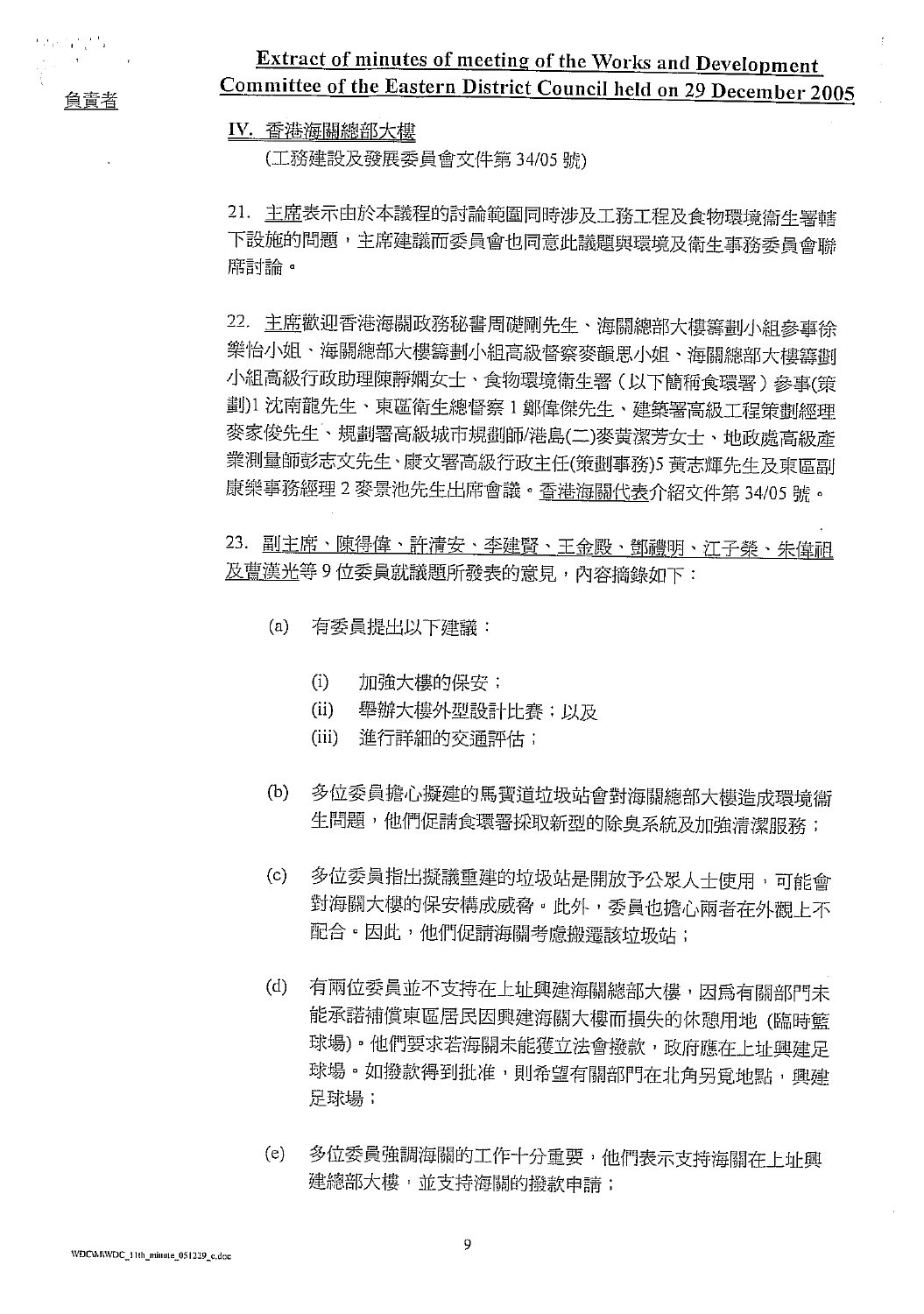- 有委員表示擔心室內練靶場所排出的廢氣會造成空氣污染;以及  $\mathbb{f}$
- (g) 有委員指出「設計及營造」的招標方式欠缺彈性,大樓的設計可 能未必符合理想。

24. 海關、建築署、食環署及規劃署就委員的意見所作出的回應,內容摘錄 如下:

#### 海關

- 海關將會在 2006年4月至5月之間提出撥款申請;  $(a)$
- 海關非常關注大樓的保安,除計劃把大樓的一般管理外判外,海  $(b)$ 關也會安排人員在需要高度保安的區域加強保安的工作;
- 在海關總部大樓出入,所有人士須出示有效的證件;  $(c)$
- $(d)$ 海關相信擬議重建的垃圾站不會對擬建的海關大樓的保安構成問 題;

 $\tilde{\mathcal{A}}$ 

#### 建築署

- 由於擬建的海關總部大樓的汽車出入口將會面向馬寶道,故此對  $(e)$ 渣華道及英皇道的交通並沒有負面的影響;
- $(f)$ 如撥款在 2006年初獲得批准,大樓工程的招標程序在 2006年第 三季便會展開,由於時間較為緊迫,故此該署認爲以「設計及營 造」(Design and Build) 合約形式招標,在時間上較爲合適。此 外,該署會要求建造商設計大樓時,必須配合附近的環境;
- 練靶場會備有專用的通風設備,確保空氣中排放物不會對附近環  $(g)$ 境造成負面影響;
- $(h)$ 預計臨時垃圾站將會使用3年;
- $(i)$ 由於海關大樓及垃圾站各自使用不同的汽車出入口,故此不會構 成保安及環境衞生問題;